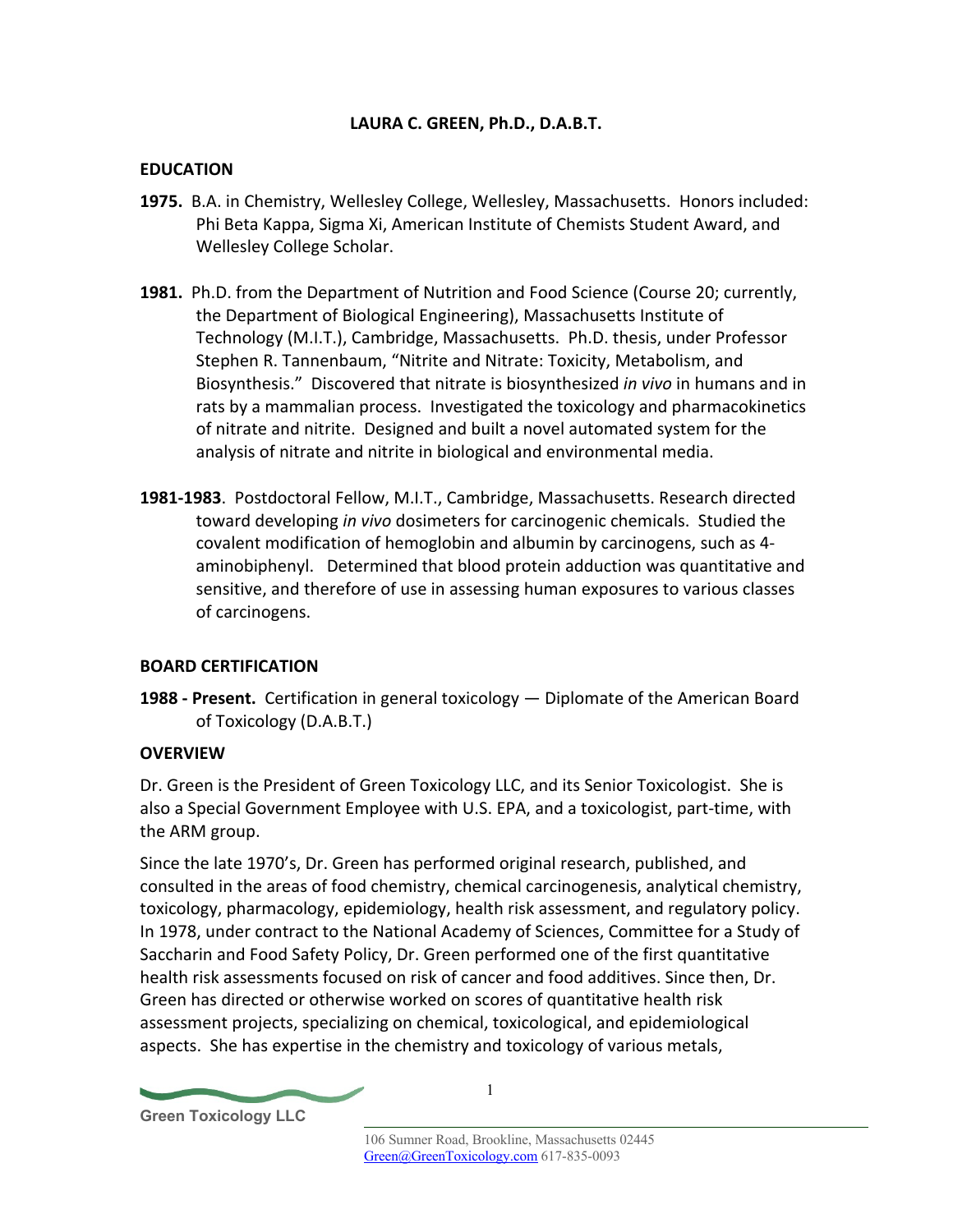particularly mercury and lead; in volatile organic compounds, such as trichloroethylene, vinyl chloride, and benzene; in polycyclic aromatic hydrocarbons; in dioxins, furans, and polychlorinated biphenyl compounds; in perfluorinated alkyl substances; and in diesel engine exhaust. Dr. Green has participated in numerous public meetings and regulatory hearings with regard to air pollutants, water pollutants, and many other aspects of environmental and occupational health and safety. She has evaluated emissions from motor vehicles, power plants, landfills, cement kilns, asphalt plants, refineries, various manufacturing facilities, and many other industrial operations and sources, and has assessed indoor air quality with regard to molds, volatile organic compounds, asbestos, and other substances. Dr. Green has testified as an expert toxicologist in legal matters involving exposures to potentially toxic microorganisms, environmental and occupational chemicals, pharmaceuticals, ethanol, and other substances, as well as in cases involving natural resource damages.

Dr. Green has coauthored some 170 reports and papers, several book chapters, and the book, *In Search of Safety: Chemicals and Cancer Risk*. Dr. Green currently serves on the editorial board of the journal, *Human and Ecological Risk Assessment*, and has served as a peer-reviewer for several other scientific journals, as well as for U.S. EPA, ATSDR, and other agencies.

## **PROFESSIONAL EXPERIENCE**

| 2016-Present | Special Government Employee, U.S. EPA                                                                                                                      |
|--------------|------------------------------------------------------------------------------------------------------------------------------------------------------------|
| 2015-Present | President and Senior Toxicologist, Green Toxicology LLC.                                                                                                   |
| 2015-Present | Toxicologist, Part-time, ARM Group Inc.                                                                                                                    |
| 2013-Present | Editorial Board Member, Journal of Human and Ecological Risk<br>Assessment.                                                                                |
| 2013-2014    | Vice President for Environmental Health & Toxicology, CDM Smith<br>Inc., Cambridge, MA.                                                                    |
| 1989-2012    | Founder, President, and Senior Scientist, Cambridge<br>Environmental Inc., Cambridge, MA.                                                                  |
| 1986-2012    | Lecturer, Department of Biological Engineering (Course 20), M.I.T.                                                                                         |
| 1985-1989    | Vice President for Environmental Health & Toxicology, Meta<br>Systems Inc., Cambridge, MA.                                                                 |
| 1983-1986    | Research Affiliate and Project Coordinator for a five-year grant<br>from the American Cancer Society, Department of Applied<br>Biological Sciences, M.I.T. |
|              | 2                                                                                                                                                          |

**Green Toxicology LLC**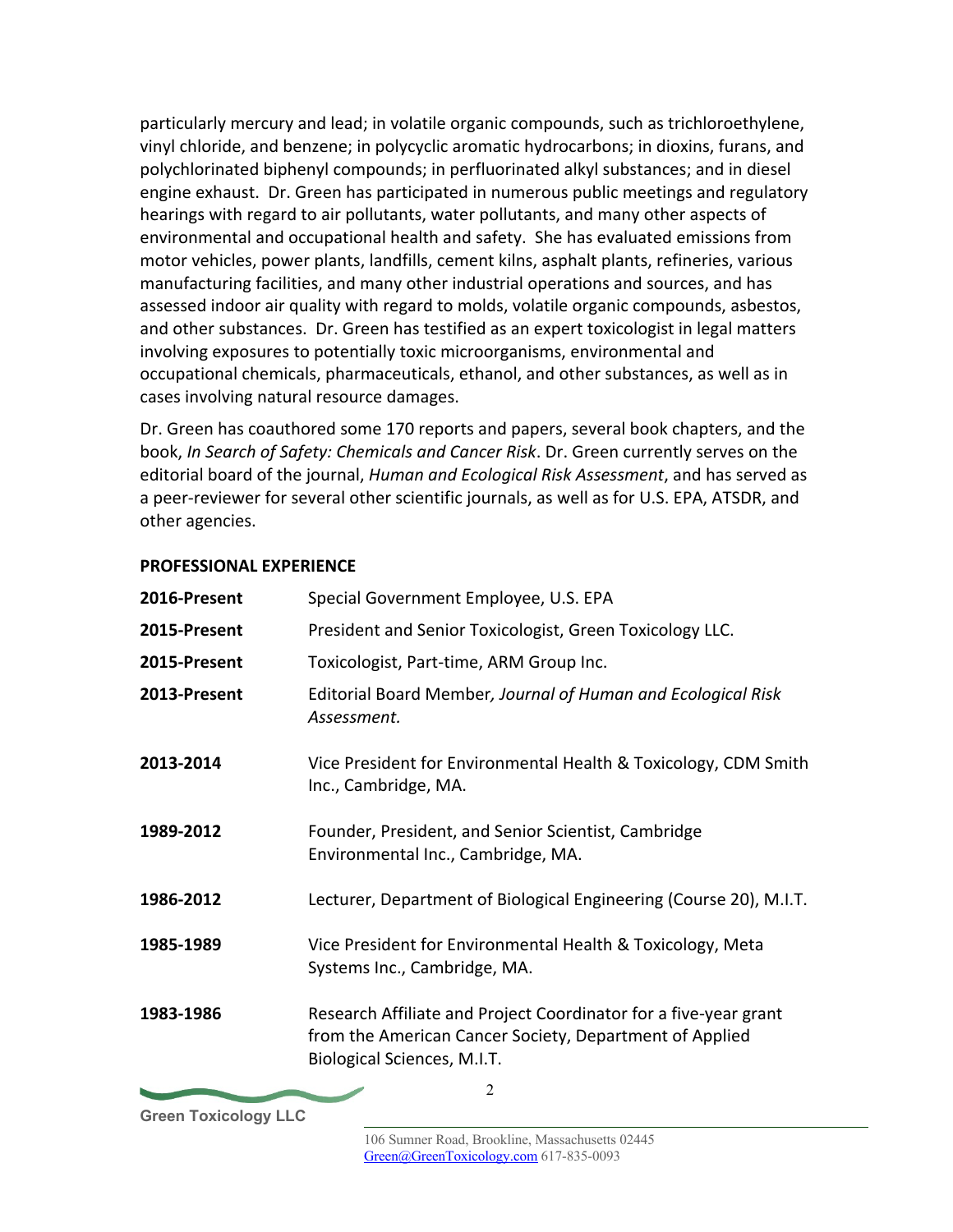| 1983-1985   | Research Director of the Scientific Conflict Mapping Project,<br>Harvard University School of Public Health.          |
|-------------|-----------------------------------------------------------------------------------------------------------------------|
| 1975-1981   | Research Assistant, Teaching Assistant, and Pre-doctoral Trainee,<br>Department of Nutrition and Food Science, M.I.T. |
| Summer 1974 | Research Chemist, Dow Chemical Company, Wayland,<br>Massachusetts.                                                    |

#### **PROJECT EXPERIENCE**

- **Consultant to the National Academy of Sciences Committee for a Study on Saccharin and Food Safety Policy.** At the request of the National Academy of Sciences Committee for a Study on Saccharin and Food Safety Policy, Dr. Green designed and implemented a risk-benefit analysis for the uses of nitrite as a food additive. Her analysis compared and contrasted the risks of morbidity and mortality from botulism (in the absence of adequate food-preservation) with those associated with the formation of potentially carcinogenic nitrosamines and other N-nitrosocompounds.
- **Member, U.S. EPA FIFRA Science Advisory Panel, FIFRA.** Dr. Green served as an invited member of a federal Science Advisory Panel, convened by U.S. EPA, to evaluate the carcinogenic potential of glyphosate, a non-selective, phosphonomethyl amino acid herbicide.

In a second assignment, Dr. Green served on another Science Advisory Panel, convened by U.S. EPA, to evaluate the toxicity, carcinogenicity, and other aspects of the solvent, carbon tetrachloride.

**Senior Toxicologist, Evaluation of the Human Health and Environmental Effects of the Processing of Marble Ore in Vermont.** Dr. Green designed and directed the toxicological and community health aspects of an extensive study of the quarrying and processing of marble ore in Florence, Vermont. Among other findings, she discovered that a residual component of the flotation agent used to process the ore caused birth defects in laboratory rats. Using dose-response data from the rat-studies, she formulated guidelines for groundwater and drinking water, and presented her analyses to the State toxicologist. He agreed with her findings, and these guidelines became the first known environmental standards for this chemical, aminoethylethanolamine.

**Green Toxicology LLC**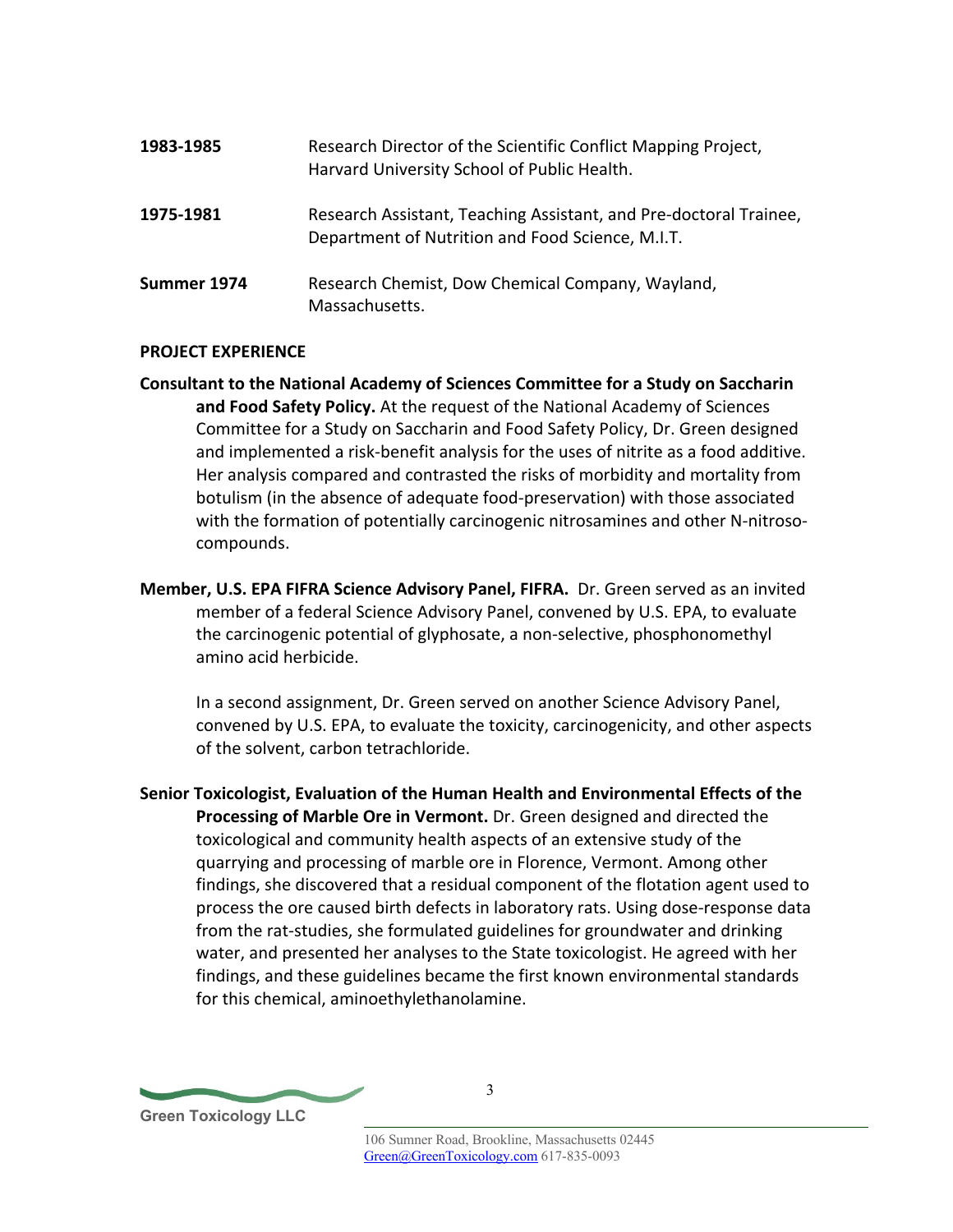- **Senior Scientist, Evaluation of Impacts from Landfills.** On numerous projects, Dr. Green has evaluated the risks to health and safety potentially caused by landfill gas and combustion of that gas in flares or engines. She has also assessed health-risks from drinking water contaminated by landfill leachate.
- **Senior Toxicologist, Multi-Pathway Health and Environmental Risk Assessments of Stack Emissions, Various Locations.** Dr. Green has conducted and/or managed multi-pathway risk assessments of emissions from numerous waste-to-energy plants, hazardous waste incinerators, cement kilns, and related sources, including existing or proposed facilities in Boston, Massachusetts; East Bridgewater, Massachusetts; Biddeford, Maine; Harriman, New York; Harrisburg, Pennsylvania; Greencastle, Indiana; and the Setubal Peninsula, Portugal. These assessments endeavor to estimate total exposure to, and consequences of, pollutants released via both ducted and "fugitive" emissions. Air dispersion and deposition models are applied to trace the atmospheric fate of contaminants, and are followed by algorithms to estimate contaminant concentrations in soil, uptake into plants and vegetables, and transfer and accumulation through the food chain into vegetables, fish, meat, dairy products, mother's milk, and other foods.
- **Senior Scientist, Evaluation of the Health Effects of Particulate Matter in Ambient Air.**  On several projects, Dr. Green has assessed the epidemiological and toxicological evidence regarding health effects from exposure to inhalable particulate matter (primarily  $PM_{10}$  and  $PM_{2.5}$ ). She has presented her findings in testimony before Science Advisory Boards to U.S. EPA and others, at contested permit hearings and community meetings, and in peer-reviewed publications. She has also evaluated the associations between particulate matter and asthma.
- **Senior Scientist, Evaluation of Asphalt Fume Toxicity and Asphalt Worker Safety.** For more than 15 years, Dr. Green has worked with industry associations, unionrepresentatives, and researchers in the U.S. and Europe to assess and improve the safety of asphalt-working and production of hot-mix asphalt. Her work has involved assessing exposures to asphalt fumes, evaluating the feasibility of various investigations, and reviewing the results of numerous toxicological and epidemiologic studies. She also contributed to evaluations by the National Institute for Occupational Safety and Health (NIOSH) with regard to asphalt fume mutagenicity, carcinogenicity, and related health issues. She has extended this work to evaluate ambient air quality, and health-risks, at and near more than one dozen existing or proposed asphalt production facilities.

**Senior Scientist, Evaluation of Synthetic Turf Fields.** For several municipalities, a college, and other schools, Dr. Green assessed the safety of new and existing

**Green Toxicology LLC**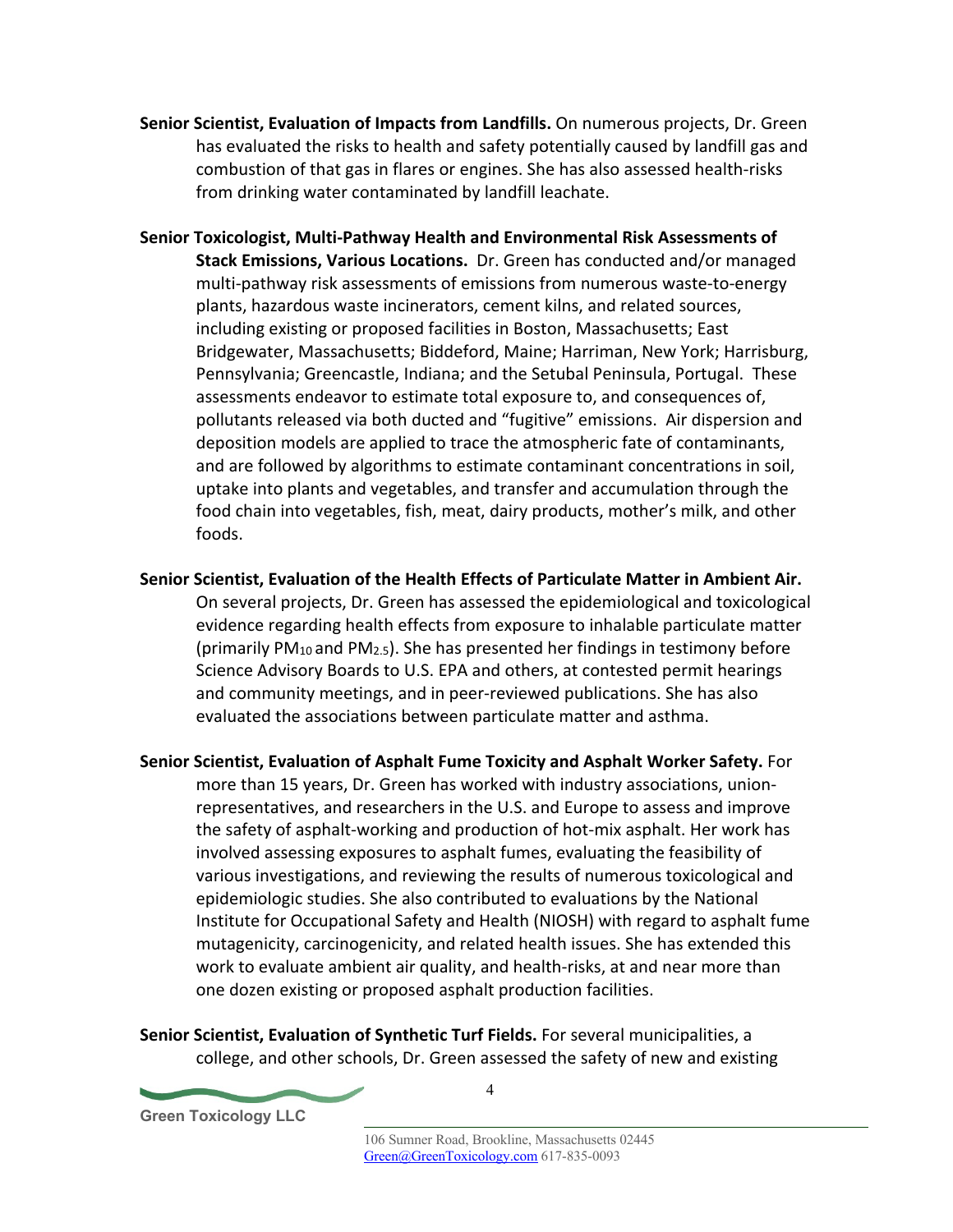synthetic turf fields. She designed field studies to measure lead and other metals from synthetic turf-field systems (including crumb rubber-based infills), evaluated laboratory and field data reported by others, and developed guidelines for assessing health-risks to children or others playing on these fields. In response to community concerns, she also evaluated risks from injuries and infections, and assessed general and site-specific issues with regard to run-off from synthetic turf fields.

- **Senior Scientist, Evaluation of Railroad Worker Safety.** Dr. Green has assessed air quality, working conditions, chemical exposures, and possible health-risks posed to railroad workers in many settings. She has evaluated extensive data-sets, toxicological and epidemiologic literature, and other information pertinent to conductors, engineers, brakemen, roundhouse workers, sheet-metal workers, welders, electricians, watchmen, maintenance workers, and general laborers. The exposures of interest have involved diesel engine exhaust, carbon monoxide, herbicides, and volatile organic chemicals and mixtures such as benzene, chlorinated solvents, mineral spirits, and diesel fuel.
- **Senior Toxicologist, Evaluations of Polychlorinated Biphenyls (PCBs) in Indoor Air.**  Although banned from essentially all new products, polychlorinated biphenyls (PCBs) are present in some existing building-materials, and so present opportunities for exposure to building occupants and others. On one project, Dr. Green assessed the health-risks to construction workers who had been unknowingly exposed while renovating a building that contained PCBscontaminated floorboards. In another project, she assessed risks to infants, toddlers, and others at a day-care facility that contained PCBs in indoor air (apparently emanating from PCBs-containing window-caulking).
- **Senior Scientist, Evaluation of Safety of Metal Working Fluids.** Metal working fluids are widely used to cool metal-surfaces during cutting and other machining. Dr. Green assessed the toxicological and microbiological exposures associated with the use of these fluids. She also evaluated the epidemiologic and medical literature regarding cases and clusters of hypersensitivity pneumonitis and other respiratory diseases or symptoms among groups of metal workers.
- **Senior Scientist, Evaluation of a Cancer Cluster at a Worksite.** A seemingly unusual fraction of workers at a large mail-handling facility had been diagnosed with cancers of various types. Dr. Green conducted interviews, reviewed (in association with a physician) medical records and related information, researched and assimilated the relevant scientific and medical literature, and performed statistical analyses. She determined that, based on the size and age-

**Green Toxicology LLC**

5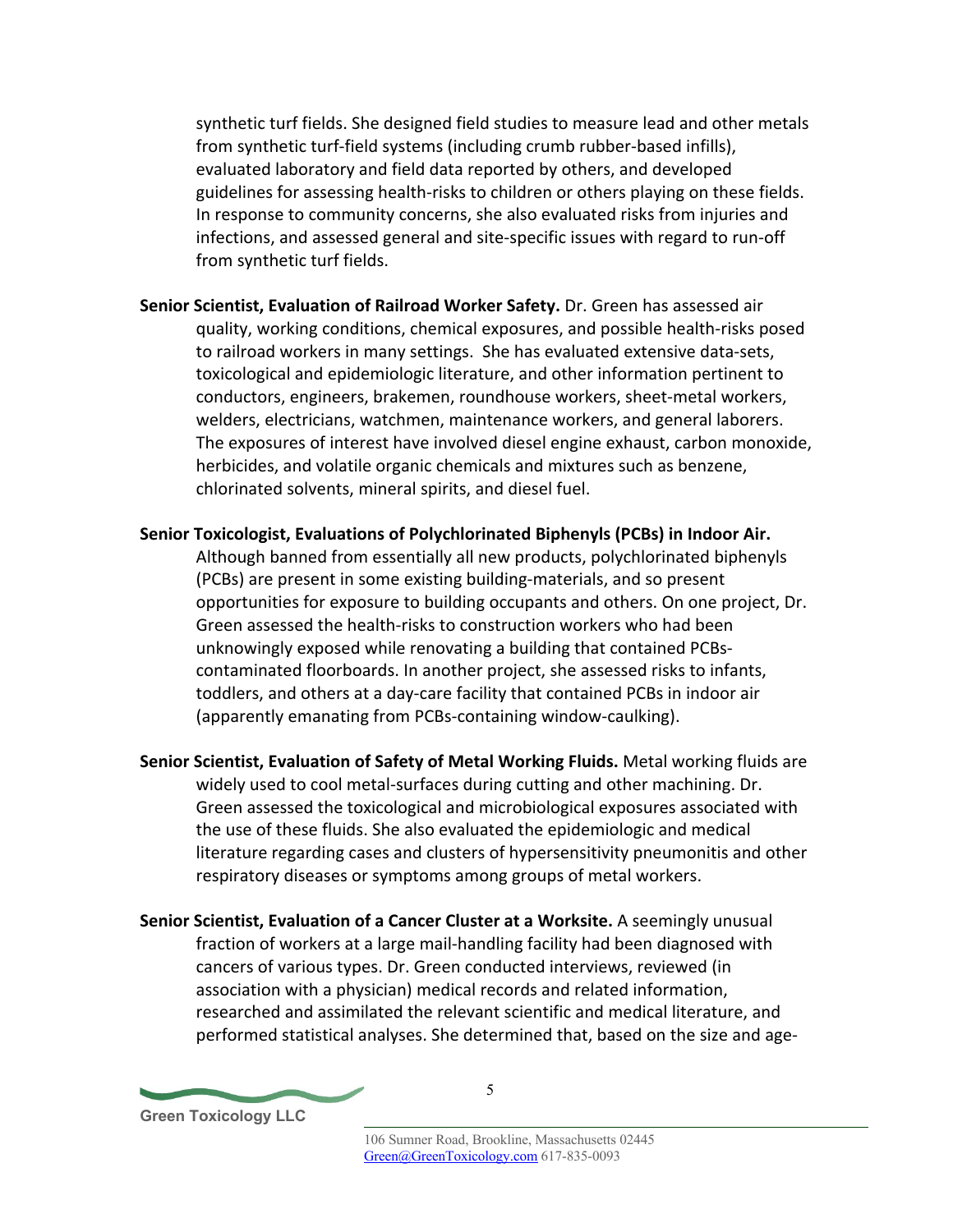structure of the cohort, the observed incidence of cancer was not unexpected. She met with employees and management to present and explain her findings.

- **Senior Scientist, Evaluation of Artists' Materials.** Dr. Green assisted a manufacturer of arts and crafts materials in complying with regulations promulgated by the Consumer Product Safety Commission following passage of the Labeling of Hazardous Art Materials Act. These regulations required that the formulation of any material that might be used in an art or craft project be evaluated for potential chronic hazards to health. Dr. Green developed expected and worstcase exposure scenarios, conducted detailed reviews of the health effects of component chemicals, and rendered opinions about the specific health warnings that should appear on the product. Toxicological reviews conducted early in product development uncovered potential problems that were corrected in a timely manner. In a court case, Dr. Green assisted another manufacturer of art supplies that had been sued by a woman who gave birth to a malformed infant; the plaintiff alleged that she had been exposed on the job to one of the defendant's products and that this product was teratogenic. Dr. Green researched the toxicological and medical literature pertaining to the product components, researched the epidemiology of the birth defect, quantitatively estimated the plaintiff's exposure to the product, and testified in court on these subjects.
- **Senior Scientist, Evaluation of Cleaning Products.** A maker of a natural-product-based cleaner sought advice with regard to the possible carcinogenicity of its main ingredient. Dr. Green researched and analyzed the relevant literature, and determined that the product was safe for its intended uses. She also addressed misunderstandings on the part of others concerned about the productformulation. Another maker and distributor of cleaning products and sanitizing agents asked Dr. Green to evaluate potential chemical, microbiological, toxicological, and safety issues. She also assisted with regard to issues of labeling and warnings. Dr. Green also evaluated laundry-detergent enzymes with regard to their chemistry, consumer concerns, toxicology, and occupational studies.
- **Senior Scientist, Evaluation of Emissions from Carpets.** Emissions of volatile organic compounds from carpets and related products have been of concern to some consumers and regulators. On several occasions, Dr. Green has analyzed analytical chemical data on emissions generated under various conditions, and assessed the health significance of the findings. She has also critically reviewed the experimental methods used by some investigators, and found these methods to have generated unrepresentative or otherwise unreliable data. She has also made detailed assessments of the health-effects associated with low-level exposures to formaldehyde and related compounds. In projects involving

**Green Toxicology LLC**

6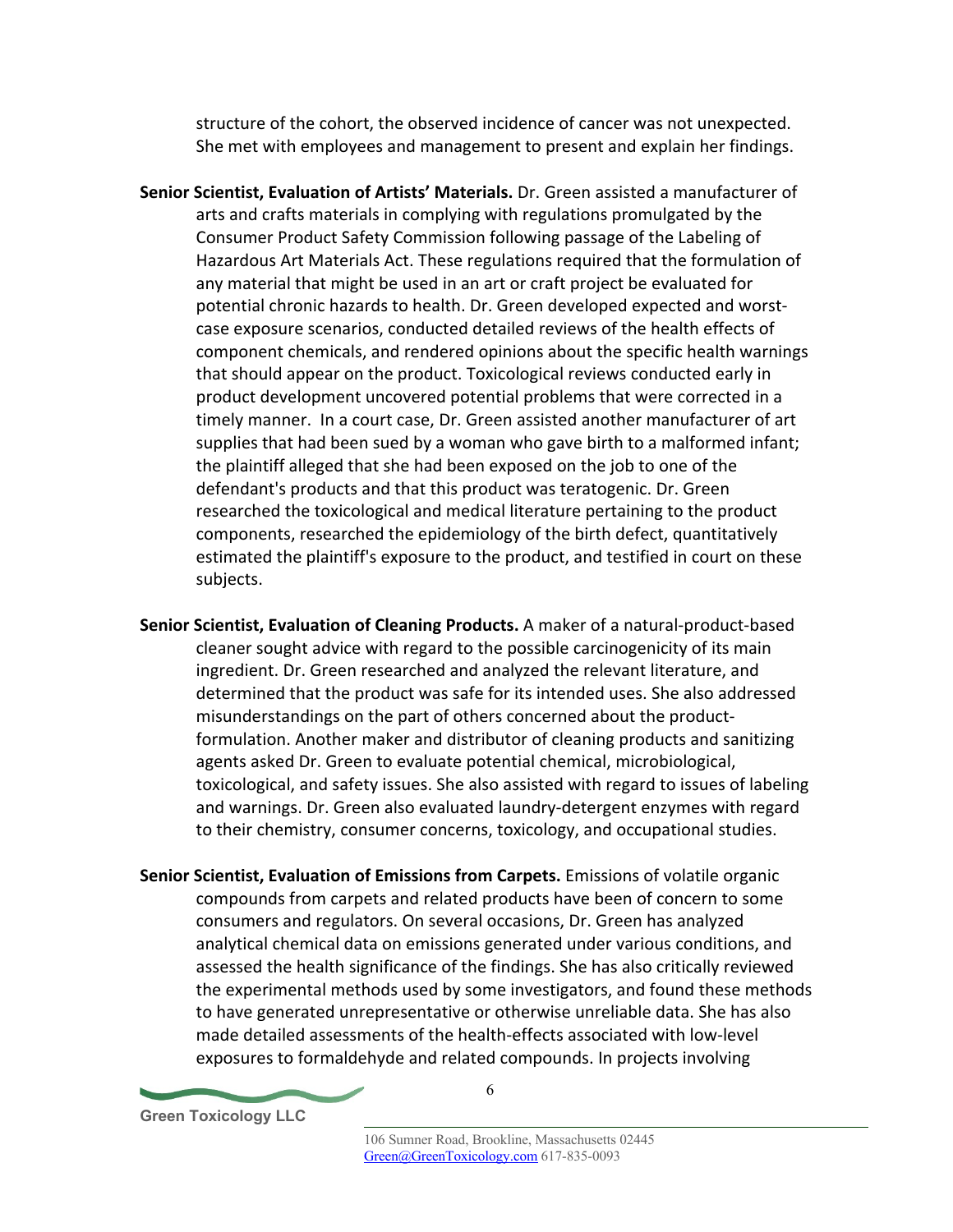emissions from carpets and other household materials, she has assessed claims of "multiple chemical sensitivity" ascribed to exposures to emissions from newly installed materials and other sources.

**Member of the Massachusetts Department of Public Health's Medical Review Panel on Formaldehyde-related Claims.** Serving on a three-person panel with an immunologist/allergist and an industrial hygienist, Dr. Green advised the Massachusetts Department of Public Health with regard to individual claims of over-exposure to, and symptoms from, formaldehyde that may have been released from urea formaldehyde foam insulation.

# **REPORTS AND PUBLICATIONS**

Crouch, E.A.C. and Green, L.C. (2022). Public Health and Ecological Risk Assessment for The Aries Taunton Biosolids Gasification Project: Focus on Perfluorinated Alkyl Substances (PFAS) and Mercury.

Green, L.C., and Crouch, E.A.C. (2021). Public Health Assessment of Expected Airborne Emissions from the Proposed Lambert Compressor Station Pittsylvania County, Virginia. Available at

https://www.deq.virginia.gov/home/showpublisheddocument/5324/637499573598370 000

Green, L.C., and Crouch, E.A.C. (2021). Public Health Assessment for Airborne Emissions from the Bristol, Virginia, Landfill.

Green, L.C., and Crouch, E.A.C. (2020). Public Health Assessment of Expected Emissions from the Proposed Combined Heat and Power Plant at the US Navy–Norfolk Naval Shipyard.

Green, L.C., and Crouch, E.A.C. (2019). Comments on Wisconsin's Department of Natural Resources' (DNRs') proposed groundwater standards for perfluorooctanoic acid (PFOA) and perfluorooctane sulfonic acid (PFOS). Available at https://www.greentoxicology.com/Reports/PFAS\_comments\_to\_Wisc\_DNR.pdf

Green, L.C., and Crouch, E.A.C. (2019). Comments on Massachusetts Department of Environmental Protection's (DEP's) groundwater and soil standards for perfluoroalkyl substances (PFAS) in the Department's proposed 2019 amendments to the Massachusetts Contingency Plan. Available at:

https://www.greentoxicology.com/Reports/PFAS\_comments\_to\_MADEP.pdf

**Green Toxicology LLC**

7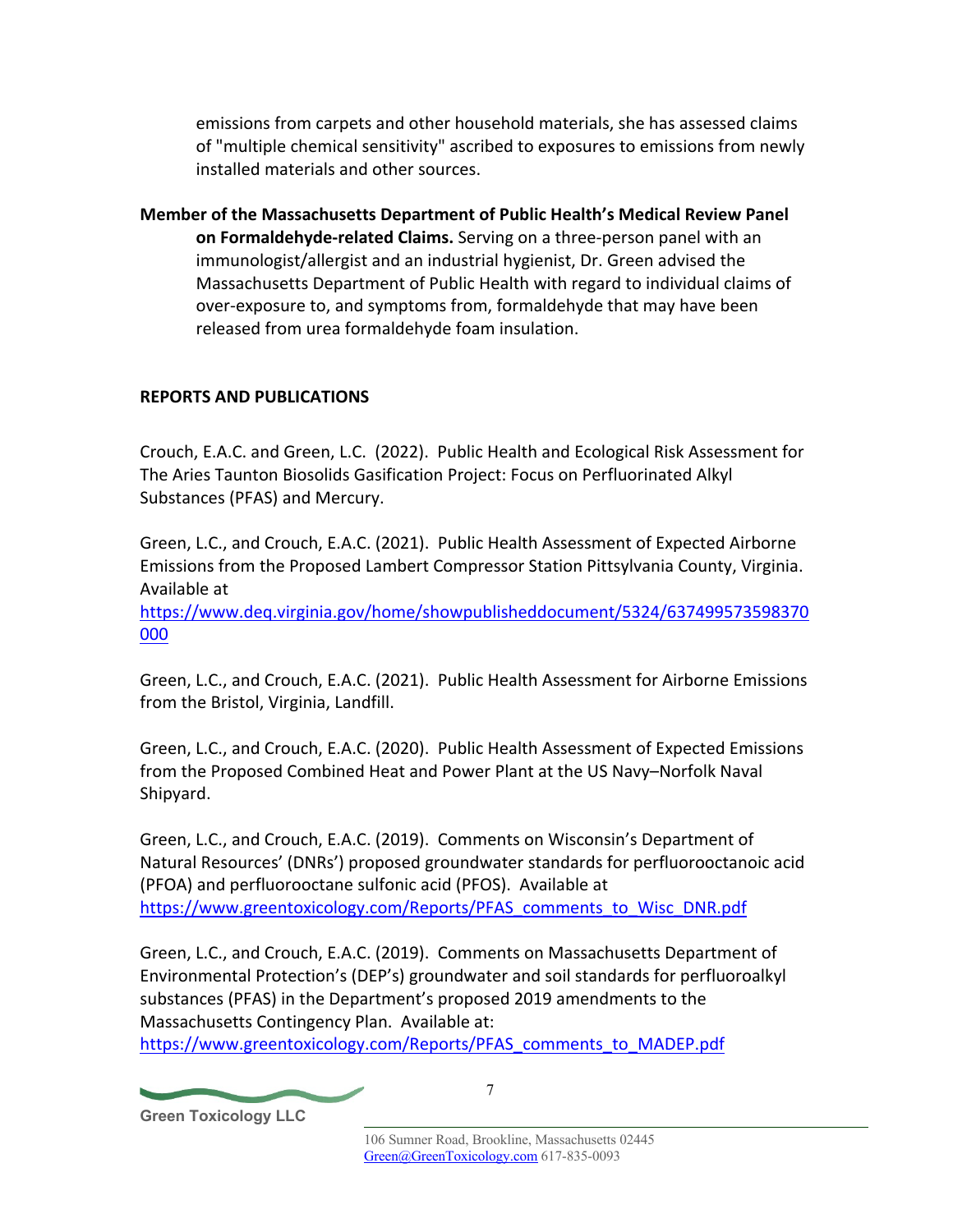Green, L.C., and Crouch, E.A.C. (2019). Advancing the ball: Using guinea pigs to study perfluorinated alkyl substances (PFAS). Available at: https://www.greentoxicology.com/Reports/Advancing\_the\_ball\_on\_PFAS.pdf

Crouch, E.A.C., and Green, L.C. (2019). Comments on U.S. EPA's *Human Health Toxicity Values for Hexafluoropropylene Oxide (HFPO) Dimer Acid and Its Ammonium Salt (CASRN 13252-13-6 and CASRN 62037-80-3) Also Known as "GenX Chemicals"* EPA-823- P-18-001 (Public Comment Draft). Available at: https://www.regulations.gov/document?D=EPA-HQ-OW-2018-0614-0037

Crouch, E.A.C., and Green, L.C. (2018). Comments on ATSDR's *Toxicological Profile for Perfluoroalkyls*. Available at: https://www.regulations.gov/document?D=ATSDR-2015- 0004-0053

Conner, M.W., Catherine Dorian-Conner, C., Green, L.C., Armstrong, S. R., Golan, D.E. (2016). Drug Toxicity. In: D.E. Golan, E.J. Armstrong, and A.W. Armstrong, eds., *Principles of Pharmacology: The Pathophysiologic Basis of Drug Therapy,* 4<sup>th</sup> Edition. Philadelphia: Lippincott Williams & Wilkins.

Green, L.C., Armstrong, S. R., Galanter, J.M. (2016). Environmental Toxicology. In: D.E. Golan, E.J. Armstrong, and A.W. Armstrong, eds., *Principles of Pharmacology: The*  Pathophysiologic Basis of Drug Therapy, 4<sup>th</sup> Edition. Philadelphia: Lippincott Williams & Wilkins.

Ashley, E., Bress, W., Charnley, G., Commerford, J., Crouch, E., Franson, M., Gendusa, A., Green, L., Keefe, J., Lamie, P., Lester, R., Murphy, L., Zemba, S. (2014). *Evaluation of Risk-based Decision Making, Connecticut Department of Energy and Environmental Protection (CT DEEP)*. Available at:

http://www.ct.gov/deep/lib/deep/site\_clean\_up/comprehensive\_evaluation/CDMSmit h Risk-Based Decision Making Report-final.pdf

Green, L.C., Crouch, E.A.C., and Zemba, S.G. (2014). Cremation, air pollution, and special use permitting: a case study. *Human and Ecological Risk Assessment 20*:559-565.

Palma-Oliveira, J., Zemba, S.G., Ames, M.R., Green, L.C., and Linkov, I. (2012). Uncertainty in multi-pathway risk assessment for combustion facilities. *Human and Ecological Risk Assessment 18*(3):501-516.

Ames, M., Zemba, S., Green, L., Botelho, M.J., Gossman, D., Linkov, I., and Palma-Oliveira, J. (2012). Polychlorinated dibenzo(p)dioxin and furan (PCDD/F) congener

**Green Toxicology LLC**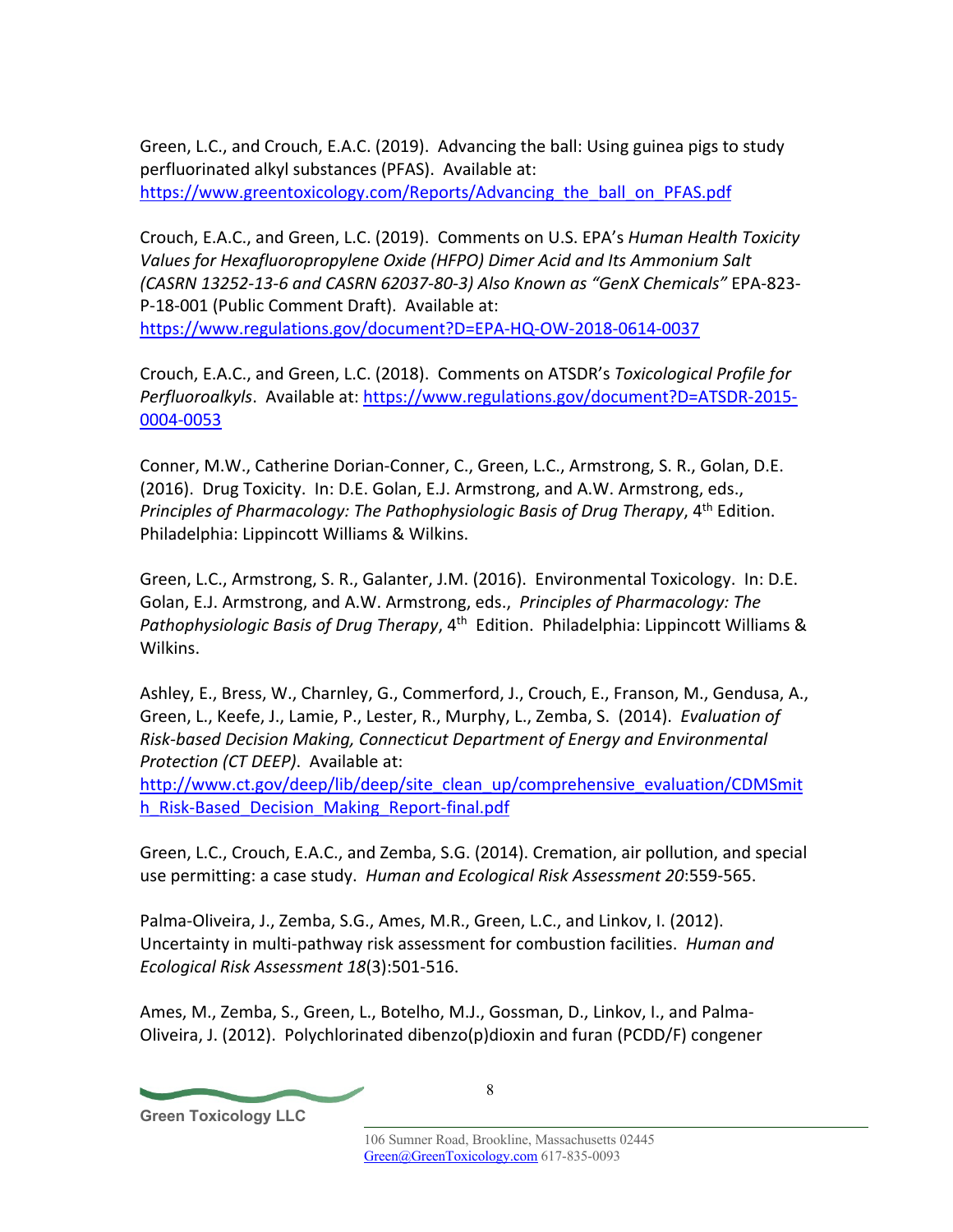profiles in cement kiln emissions and impacts. *Science of the Total Environment 419*:37- 43.

Conner, M.W., Catherine Dorian-Conner, C., Green, L.C., Armstrong, S. R., Tashjian, A.H., Jr , Golan, D.E. (2011). Drug Toxicity. In: D.E. Golan, E.J. Armstrong, and A.W. Armstrong, eds., *Principles of Pharmacology: The Pathophysiologic Basis of Drug Therapy*, 3rd Edition. Philadelphia: Lippincott Williams & Wilkins.

Green, L.C., Armstrong, S. R., Galanter, J.M., Tashjian, A.H., Jr. (2011). Environmental Toxicology. In: D.E. Golan, E.J. Armstrong, and A.W. Armstrong, eds., *Principles of Pharmacology: The Pathophysiologic Basis of Drug Therapy, 3<sup>rd</sup> Edition. Philadelphia:* Lippincott Williams & Wilkins.

Green, L.C. and Crouch, E.A.C. (2011). Comments on the February 2011 Report, Evidence on the Developmental and Reproductive Toxicity of Sulfur Dioxide authored by the Office of Environmental Health Hazard Assessment (OEHHA) of the California Environmental Protection Agency. Available at https://www.californiaenvironmentallawblog.com/wpcontent/uploads/sites/449/2011/08/comments-.pdf

Zemba, S., Ames, M., Green, L., Botelho, M., Gossman, D., Linkov, I., and Palma-Oliveira, J. (2011). Emissions of metals and polychlorinated dibenzo(p)dioxins and furans (PCDD/Fs) from Portland cement manufacturing plants: Inter-kiln variability and dependence on fuel-types. *Science of The Total Environment 409*(20):4198-4205.

Green, L.C. and Crouch, E.A.C. (2011). Comments on California EPA's background document, "*Evidence on the Developmental and Reproductive Toxicity of Sulfur Dioxide*." Cambridge Environmental Inc.

Zemba, S.G., Ames, M.R. and Green, L.C. (2011). Modeling and measuring impacts from ash landfilling: Using data to inform regulatory policy. North American Waste-to-Energy Conference (NAWTEC 19), Lancaster, PA, May 16-18.

Green, L.C. Letter. Re: Asthma rate rises sharply in the U.S., Government says. NY Times, May 4, 2011. Available at: http://www.nytimes.com/2011/05/13/opinion/lweb13asthma.html

Zemba, S.G., Ames, M.R., and Green, L.C. (2010). Determining whether landfill gas poses risks to health. In: *Proceedings of the WASTECON 2010 conference*, Solid Waste Association of North America, Boston, MA, August 15-18.

**Green Toxicology LLC**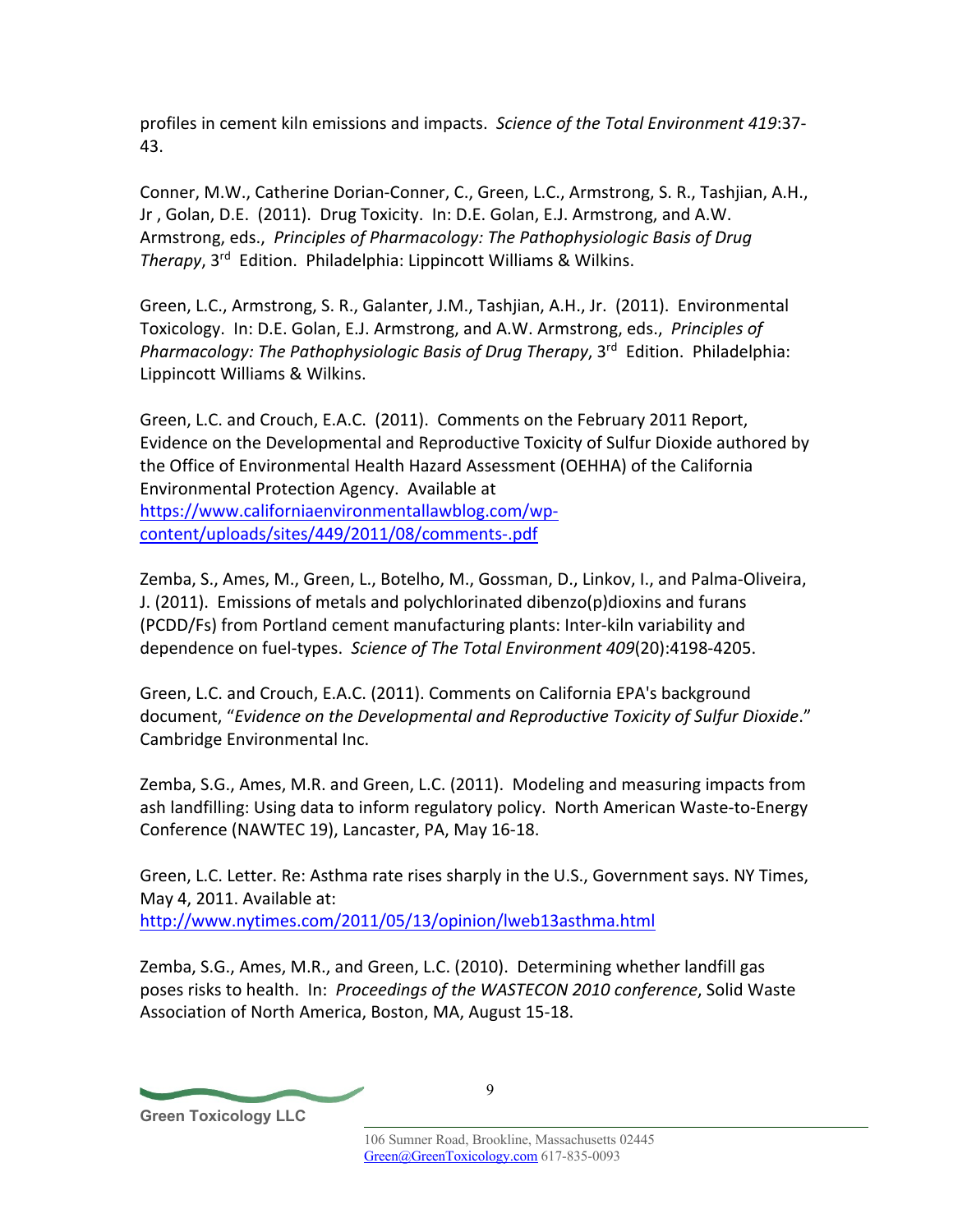Ames, M.R., Zemba, S.G., and Green, L.C. (2010). Multi-pathway Risk Assessment of Stack Emissions from the SECIL Cement Kilns at Maceira and Pataias. Cambridge Environmental Inc.

Crouch, E.A.C., Green, L.C., and Galanter, J.M. (2009). Technical Comments on U.S. EPA's "Risk and Exposure Assessment to Support the Review of the SO2 Primary National Ambient Air Quality Standards: Second Draft" (March 2009), Docket No. EPA-HQ-OAR-2007-0352. Available at www.regulations.gov as Attachment 1 in EPA-HQ-OAR-2007- 0352-0031.1.

Crouch, E. and Green, L. (2009). A Proposition 65 dose evaluation for DEHP from shoes. Cambridge Environmental Inc.

Crouch, E. and Green, L. (2009). A Proposition 65 risk evaluation of lead in guitar strings with an addendum that addresses risk from ball-ends. Cambridge Environmental Inc.

Green, L.C. (2008). Questions and Answers Regarding Hot Mix Asphalt Plants and Environmental and Public Health Considerations. Available at https://www.siteb.it/wpcontent/uploads/2018/06/db12.pdf

Armstrong, S.R. and Green, L.C. (2008). MTBE Fact Sheet. Cambridge Environmental Inc.

Crouch, E., Green, L., and Hendrix, S. (2008). A Proposition 65 no-significant-risk evaluation of 1,4-dioxane in assorted consumer products. Cambridge Environmental Inc.

Crouch, E. and Green, L. (2008). A Proposition 65 no-significant-risk evaluation of 1,4 dioxane in dish liquid. Cambridge Environmental Inc.

Adilman, D., Ames, M.R., Armstrong, S.R., Copley, L.G., Green, L.C., Hartzel, R., Holmén, B., Klens-Caprio, J., Lester, R.R., Roy, S.P., Swift, R., Tyler, M., Zeeb, P. and Zemba, S.G. (2008). An assessment of the environmental and public health impacts of Omya's operations in Florence, Vermont: Integrated report. Cambridge Environmental Inc. and Geosyntec Consultants, Inc.

Crouch, E.A.C. and Green, L.C. (2007). Comment on "Persistent organic pollutants in 9/11 world trade center rescue workers: reduction following detoxification" by James Dahlgren, Marie Cecchini, Harpreet Takhar, and Olaf Paepke [Chemosphere 69/8 (2007) 1320-1325]. *Chemosphere 69*(8):1330-1332.

**Green Toxicology LLC**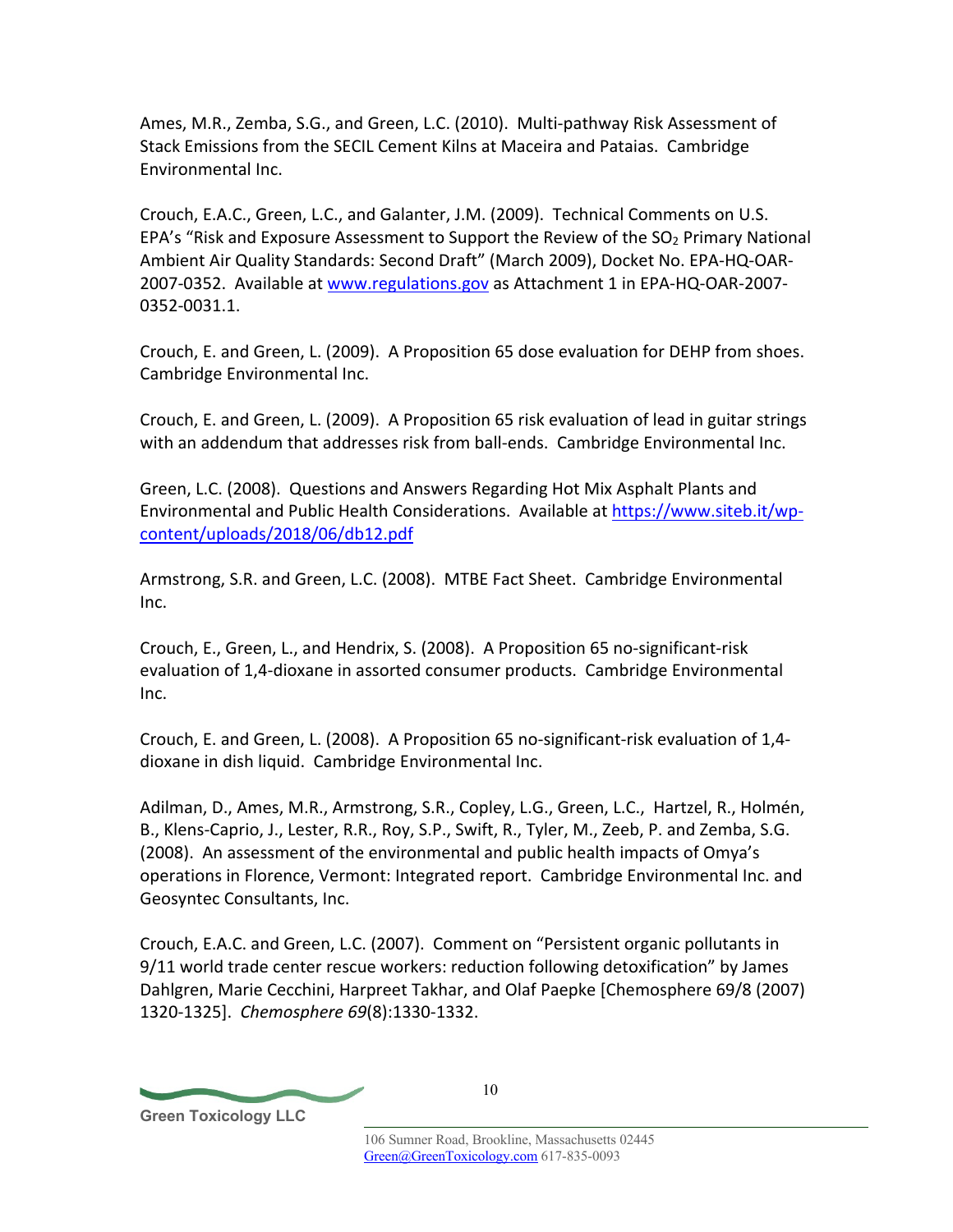Lester, R.R., Green, L.C., and Linkov, I. (2007). Site-specific applications of probabilistic health risk assessment: review of the literature since 2000. *Risk Analysis 27*(3):635-658.

Ames, M.R., Zemba, S.G., Shifrin, A., Lester, R.R., and Green, L.C. (2007). Risk Assessment for the evaluation of multi-pathway and ecological impacts of emissions from the Harrisburg Materials Energy, Recycling and Recovery Facility, Harrisburg, Pennsylvania. Cambridge Environmental Inc.

Zemba, S.G., Adilman, D., Ames, M.R., Armstrong, S.R., Copley, L.G., Green, L.C., Klens-Caprio, J., Lester, R.R., Roy, S.P., Shifrin, A., and Zeeb, P. (2007). Final phase I report, Omya Verpol Facility - Florence, Vermont. Cambridge Environmental Inc. and Geosyntec Consultants, Inc.

Taniguchi, C.M., Armstrong, S.R., Green, L.C., Golan, D.E., Tashjian, A.H., Jr. (2007). Drug toxicity. In: D.E. Golan, A.H. Tashjian, Jr, E.J. Armstrong, and A.W. Armstrong, eds., *Principles of Pharmacology: The Pathophysiologic Basis of Drug Therapy*, 2nd Edition. Philadelphia: Lippincott Williams & Wilkins.

Armstrong, S.R., Galanter, J.M., Green, L.C., and Tashjian, A.H., Jr. (2007). Poisoning by drugs and environmental toxins. In: D.E. Golan, A.H. Tashjian, Jr., E.J. Armstrong, and A.W. Armstrong, eds., *Principles of Pharmacology: The Pathophysiologic Basis of Drug Therapy*, 2nd Edition. Philadelphia: Lippincott Williams & Wilkins.

Galanter, J.M., Armstrong, S.R., Green, L.C., and Tashjian, Jr., A.H. (2005). Principles of toxicology. In: D.E Golan, A.J. Tashjian, Jr., E.J. Armstrong, J.M. Galanter, A.W Armstrong, R.A. Arnaout, H.S. Rose, eds., *Principles of Pharmacology: The Pathophysiologic Basis of Drug Therapy.* Baltimore, MD: Lippincott Williams & Wilkins.

Ames, M., Zemba, S.G., and Green, L.G. (2005). Results of an emission and air dispersion modeling study and public health evaluation of the Virginia Paving Company Facility, 5601 Courtney Avenue, Alexandria, Virginia. Cambridge Environmental Inc.

Green, L.C. (2005). Suggestions for authors of the September 2004 Draft *ATSDR Toxicological Profile for Hydrogen Sulfide*. Cambridge Environmental Inc.

Green, L.C. and Crouch E.A.C. (2005). Estimating cancer risks from toxic air contaminants. *EM(June)*:23-27.

Zemba, S.G., Ames, M.R., and Green, L.C. (2004). Risk assessment protocol for the evaluation of multi-pathway impacts of emissions from the Maine Energy Recovery Company Facility in Biddeford, Maine. Cambridge Environmental Inc.

**Green Toxicology LLC**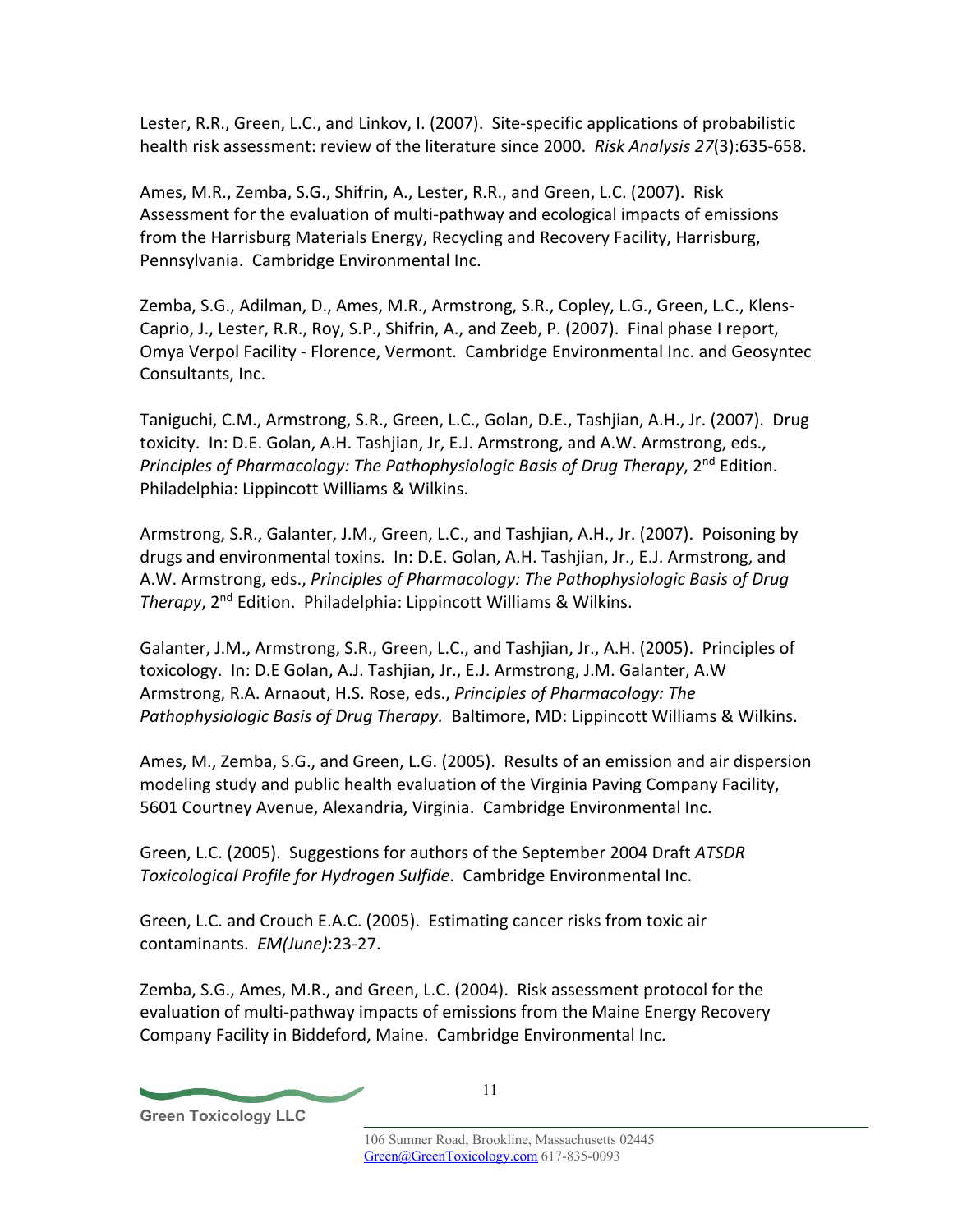Green, L.C., Crouch, E.A.C., Zemba, S.G., Ames, M.R., Satterstrom, K., and Linkov, I. (2004). MATES-II: a review and analysis for the staff of the Federal Highway Administration. Cambridge Environmental Inc.

Armstrong, S.R., Ames, M.R., and Green, L.C. (2004). Is ambient hydrogen sulfide a risk to human health? Paper presented at the Water Environment Foundation and Air & Waste Management Association Odors and Air Emissions Speciality Conference, Bellevue, Washington.

Green, L.C. and Crouch, E.A.C. (2004). Comments for the External Peer Review Panel regarding the Draft Toxicological Review of Naphthalene: In: *Support of Summary Information on the Integrated Risk Information System (IRIS)*. Cambridge Environmental Inc.

Armstrong, S.R. and Green, L.C. (2004). Chlorinated hydrocarbon solvents. *Clin. Occup. Environ. Med. 4*(3):481-496.

Green, L.C. (2003). Comments on the "*Health Risk Assessment for the Elm Road Generating Station*, by Drs. J. Spengler, J. Levy, and D. MacIntosh." Cambridge Environmental Inc.

Zemba, S.G. and Green, L.C. (2003). Assessment of potential risks to human health and welfare associated with landfill gas emissions from the Martone Sanitary Landfill, Barre, Massachusetts. Cambridge Environmental Inc.

Green, L.C. and Armstrong, S.R. (2003). Particulate matter in ambient air and mortality: toxicologic perspectives. *Regulatory Toxicology and Pharmacology 38*:326-335.

Green, L.C. and Armstrong, S.R. (2003). Comments for the authors of "Review of the National Ambient Air Quality Standards (NAAQS) for Particulate Matter (PM): Policy Assessment of Scientific and Technical Information. OAQPS Staff Paper — First Draft," August 2003. Docket ID No. OAR-2001-0017. Cambridge Environmental Inc.

Green, L.C. (2003). Comments on *"PM10 Particulate Pollution and Health Effects,* by Karen Mulloy, DO, MSCH." Cambridge Environmental Inc.

Green, L.C. (2003). Response to "Letter to the Editor"- Eltjo Buringh and Antoon Opperhuizen. *Regulatory Toxicology and Pharmacology* 37(3):412.

Liaw, J., Armstrong, S., and Green, L. (2002). Initial survey of the toxicity of super absorbent polymers and laundry detergent enzymes. Cambridge Environmental Inc.

**Green Toxicology LLC**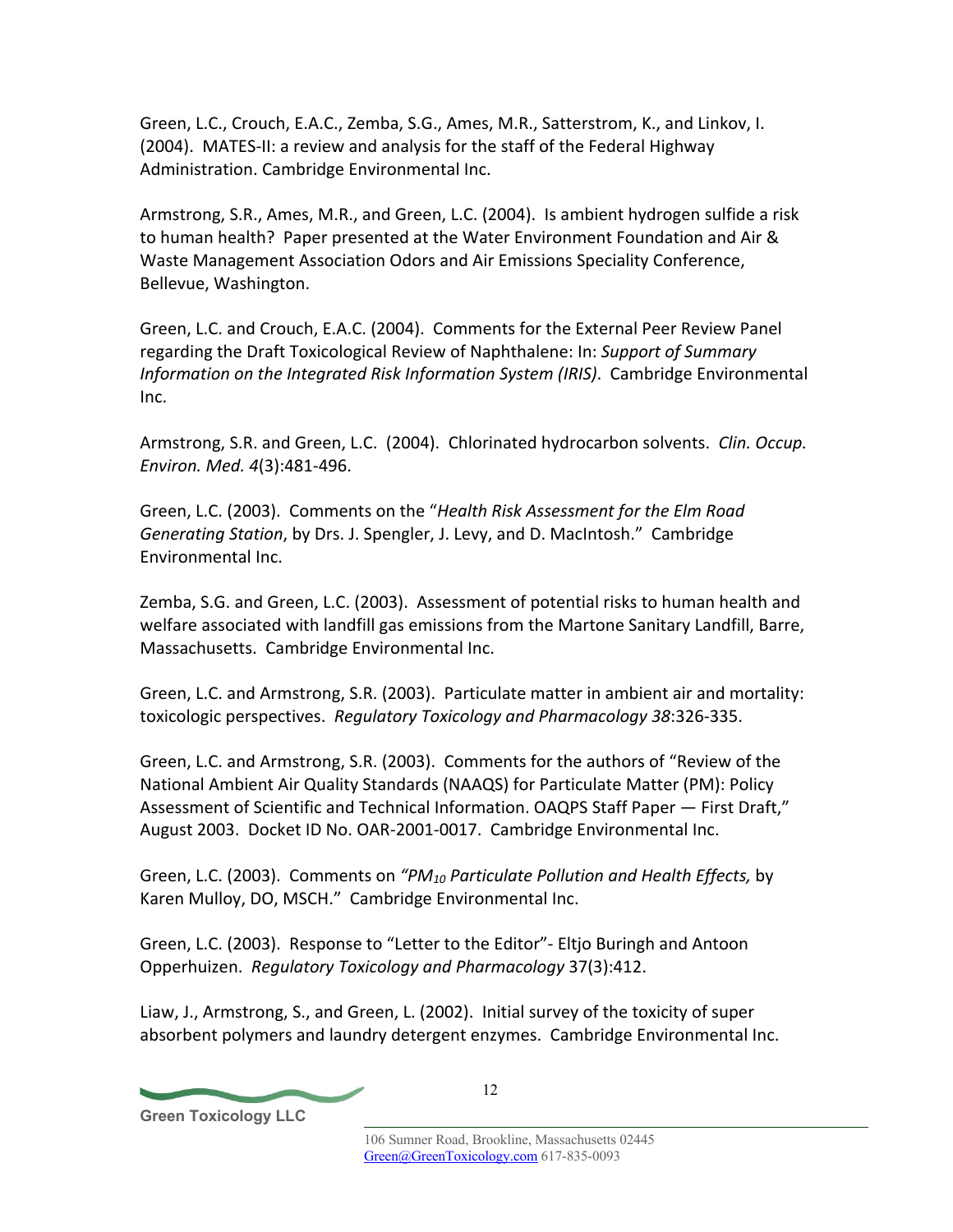Crouch, E.A.C., Zemba, S.G., Ames, M.R., and Green, L.C. (2002). Comments on *Proposed Methodology for Particulate Matter Risk Analyses for Selected Urban Areas,* by Abt Associates, January 2002. Cambridge Environmental Inc.

Green, L.C. and Ames, M.R. (2002). Comments on the *Draft Energy Plan* written by the North Carolina Energy Policy Working Group, September 2002. Cambridge Environmental Inc.

Green, L.C., Armstrong, S.R., and Liaw, J. (2002). Comments on U.S. EPA's Third External Review Draft *Air Quality Criteria Document for Particulate Matter*. Cambridge Environmental Inc.

Green, L.C., Alvarado, M.J., and Zemba, S.G. (2002). Assessment of potential risks to human health and welfare associated with the proposed expansion and development of the Crossroads Landfill in Norridgewock, Maine. Cambridge Environmental Inc.

Zemba, S.G., Ames, M.R., and Green, L.C. (2002). Particulate (Composition) Matter(s). Air and Waste Management Association, Hazardous Waste Combustors Specialty Conference, St. Louis, MO, April 17-19.

Green, L.C., Crouch, E.A.C., Ames, M.R., and Lash, T.L. (2002). What's wrong with the National Ambient Air Quality Standard (NAAQS) for fine particulate matter (PM2.5)? *Regulatory Toxicology and Pharmacology 35*:327-337.

Ames, M.R., Zemba, S.G., Yamartino, R.J., Valberg, P.A., and Green, L.C. (2002). Comments on "Using CALPUFF to Evaluate the Impacts of Power Plant Emissions in Illinois: Model Sensitivity and Implications." *Atmospheric Environment 36*:2263-2265.

Green, L.C., Ames, M.R., and Crouch, E.A.C. (2001). Comments on "*Mortality Risk Reductions and Economic Benefits of Alternative SAMI Air Quality Strategies*." Cambridge Environmental Inc.

Green, L. and Armstrong, S. (2001). A review of the *"Yana Curi Report: Impact of Oil Activity on the Health of Rural Populations in the Ecuadorian Amazon*" by M. San Sebastian and coworkers published in 2000 by Medicus Mundi. Cambridge Environmental Inc.

Crouch, E., Ames, M., and Green, L.C. (2001). A quantitative health risk assessment for the Kalamazoo River PCB site. Cambridge Environmental Inc.

Alvarado, M.J., Zemba, S.G., and Green, L.C. (2001). Risk characterization for the New Cut Landfill and surrounding areas. Cambridge Environmental Inc.

**Green Toxicology LLC**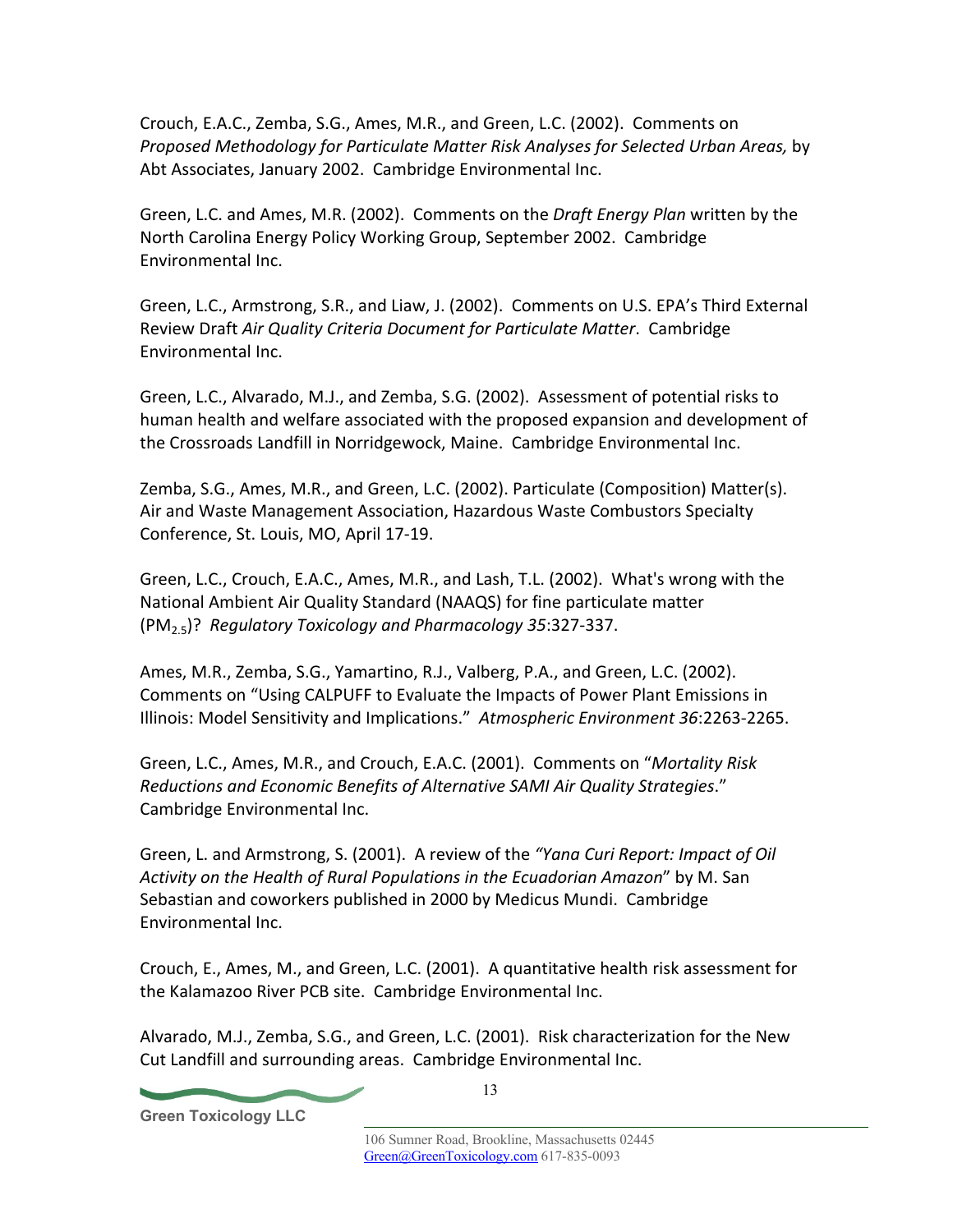Lash, T.L., Green, L.C., and Tannenbaum, S.T. (2000). Comments on the National Toxicology Program's *Draft Report on Carcinogens Background Document for Trichloroethylene.* Cambridge Environmental Inc.

Valberg, P., Crouch, E., Green, L., and Zemba, S. (2000). Review of the Health Impacts Projected in the Levy *et al.* Report: *"Estimated public health impacts of criteria pollutant air emissions from the Salem Harbor and Brayton Point power plants"*, August 3, 2000. Cambridge Environmental Inc.

Zemba, S.G. and Green, L.C. (1999). Special topics in risk assessment: models and uncertainties. In: D.A. Belluck, and S.L. Benjamin, eds., *A Practical Guide to Understanding, Managing and Reviewing Risk Assessment Reports*. Chelsea, MI: Lewis Publishers.

Cole, P., Green, L.C., and Lash, T.L. (1999). Lifestyle determinants of cancer among Danish mastic asphalt workers. *Regulatory Toxicology and Pharmacology 30*:1-8.

Armstrong, S.R., Rauw, B.J., and Green, L.C. (1999). Health hazard evaluation of nickel emissions from Dept. 4 and Dept. 13. Cambridge Environmental Inc.

Green, L.C. and Lash, T.L. (1999). Re: renal cell cancer correlated with occupational exposure to trichloroethylene. Letter to the Editor. *J Cancer Res Clin Oncol 125*:430- 432.

Bartlett, K.L., Zemba, S.G., Crouch, E.A.C., and Green, L.C. (1999). Health risk assessment for Davenport Commons Development, Boston, MA. Cambridge Environmental Inc.

Bartlett, K.L., Zemba, S.G., Crouch, E.A.C., and Green, L.C. (1999). Health risk assessment for Shawmut Estates, Boston, MA. Cambridge Environmental Inc.

Bartlett, K.L., Zemba, S.G., Crouch, E.A.C., and Green, L.C. (1998). Health risk assessment for Phase III Orchard Park Development, Boston, MA. Cambridge Environmental Inc.

Green, L.C. (1998). Comments on the Housatonic River PCB site and threats to human health. Cambridge Environmental Inc.

Zappia, A.M., Lester, R.R., Zemba, S.G., Crouch, E.A.C., and Green, L.C. (1997). Human health risk assessment for BASF Corporation, Third Street, Clifton, NJ. Cambridge Environmental Inc.

**Green Toxicology LLC**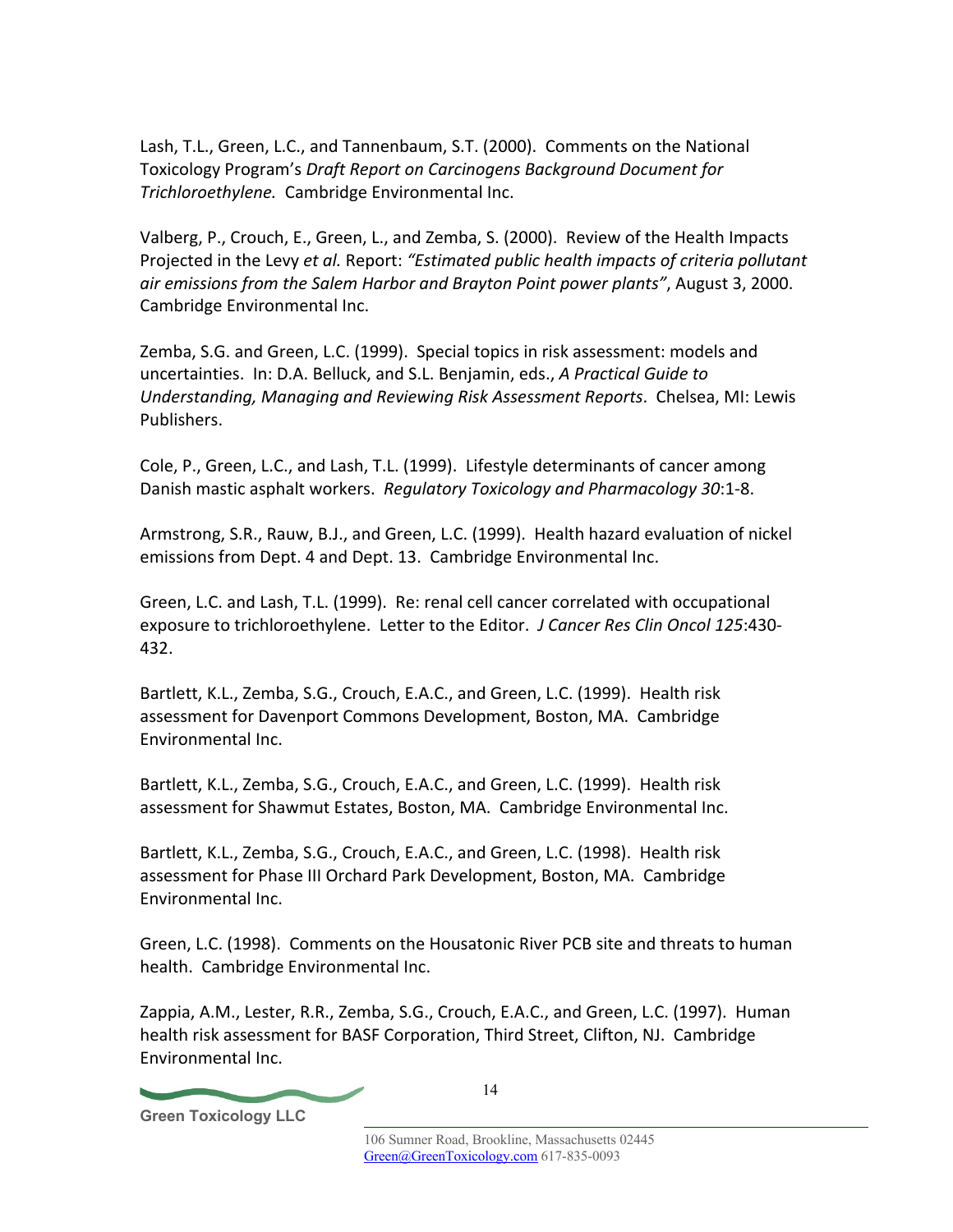Zemba, S.G., Lester, R.R., Bartlett, K.L., Lash, T.L., and Green, L.C. (1996). A health risk assessment for the Nepera Incinerator, Harriman, New York. Cambridge Environmental Inc.

Green, L.C., Armstrong, S.R., and Mennear, J.H. (1997). Comments on the *NTP Toxicology and Carcinogenesis Studies of Pyridine in Rats and Mice*. Cambridge Environmental Inc.

Green, L.C. and Crouch, E.A.C. (1997). Probabilistic risk assessment: lessons from four case studies. In: Preventive Strategies for Living in a Chemical World. *Annals of the New York Academy of Sciences 837:*387-396.

Zemba, S.G., Green, L.C., Bartlett, K.L., Potocki, B., and Zappia, A.M. (1997). Revised scope-of-work for quantitative risk assessment for the Plainville Landfill, Plainville, Massachusetts. Cambridge Environmental Inc.

Bartlett, K.L., Zemba, S.G., Crouch, E.A.C., and Green, L.C. (1997). Health risk assessment for Phase I Orchard Park Development, Boston, MA. Cambridge Environmental Inc.

Bartlett, K.L., Zemba, S.G., Crouch, E.A.C., and Green, L.C. (1997). Health risk assessment for Phase II Orchard Park Development, Boston, MA. Cambridge Environmental Inc.

Crouch, E.A.C., Lester, R.R., Lash, T.L., Armstrong, S.R., and Green, L.C. (1997). Health risk assessments prepared *per* the risk assessment reforms under consideration in the U.S. Congress. *Human and Ecological Risk Assessment 3*(5):713–785.

Lash, T.L., Crouch, E.A., and Green, L.C. (1997). A meta-analysis of the relation between cumulative exposure to asbestos and relative risk of lung cancer. *Occupational and Environmental Medicine 54*:254-263.

Green, L.C., Crouch, E.A., Lester, R.R., Lash, T.L., and Armstrong, S.R. (1997). Letter from America: Can health risk assessment be improved, and should it? *European Safety and Reliability Association Newsletter,* p. 6-8.

Zemba, S.G., Green, L.C., Crouch, E.A.C., and Lester, R.R. (1996). Quantitative risk assessment of stack emissions from municipal waste combustors. *J. of Haz. Materials 47*:229-275.

**Green Toxicology LLC**

15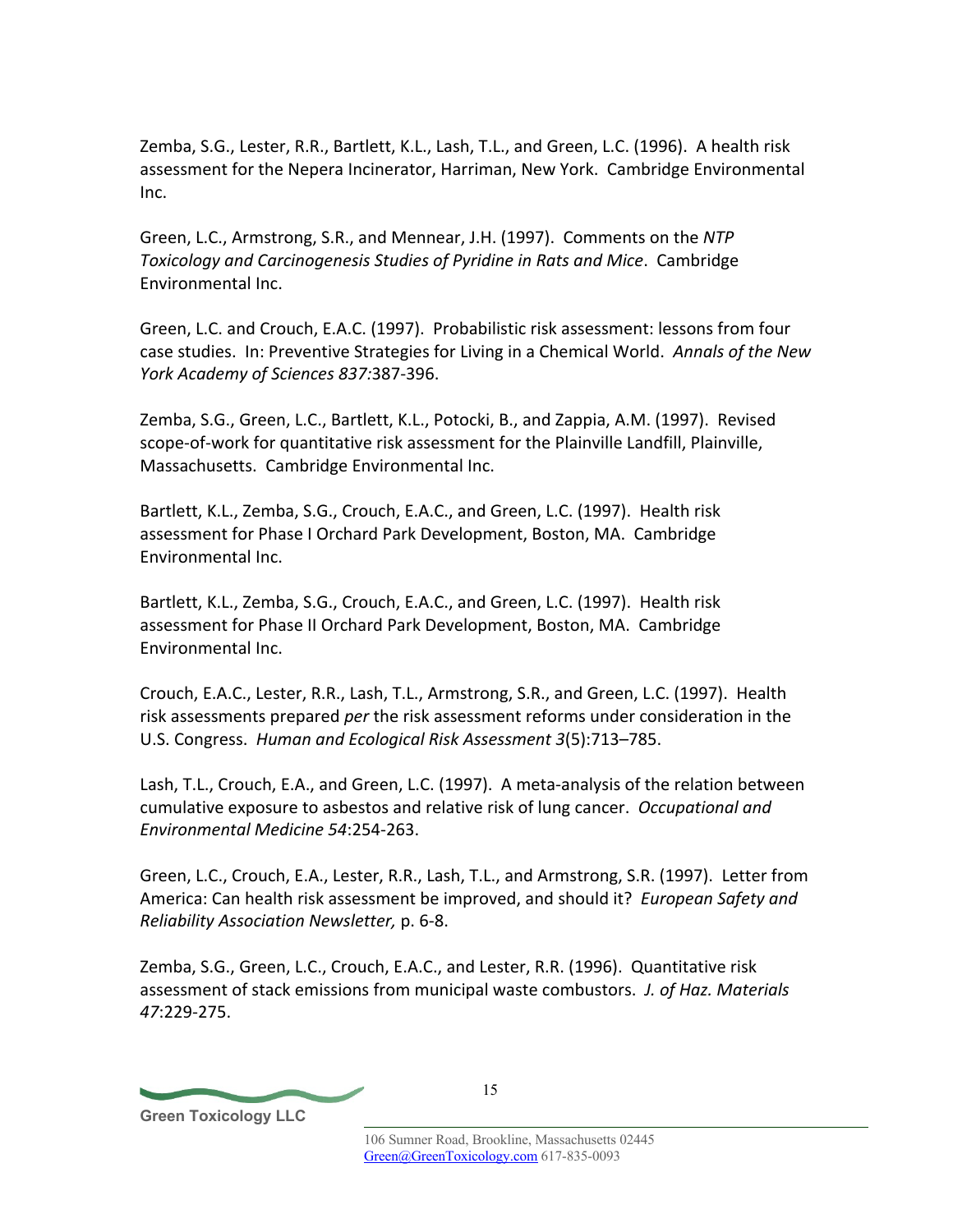Green, L.C. and Armstrong, S.R. (1996). Comments on ATSDR's petitioned public health assessment addendum Tucson International Airport Area. Cambridge Environmental Inc.

Crouch, E., Green, L., Zemba, S., and Lester, R. (1995). Comments to the Science Advisory Board on U.S. EPA's development of human health based and ecologically based exit criteria for the hazardous waste identification project, review draft, March 3, 1995. Cambridge Environmental Inc.

Green, L., Crouch, E., Lester, R., and Zemba, S. (1995). Clean-up levels for the Norwood PCBs Superfund Site - a risk-based approach. Cambridge Environmental Inc.

Crouch, E.A.C., Lester, R.R., Lash, T.L., Armstrong, S.R., and Green, L.C. (1995). Report to the Commission on Risk Assessment and Risk Management: health risk assessments prepared *per* the risk assessment reforms under consideration in the U.S. Congress. Cambridge Environmental Inc.

Green, L.C. and Armstrong, S.R. (1995). EPA's dioxin reassessment: still not enough science. *Solid Waste Technologies* March/April:27-34.

Crouch, E., Green, L., Zemba, S., Armstrong, S., and Gaffey, K. (1995). Some further comments on *Development of human health based exit criteria for the hazardous waste identification project phase III analysis*. Cambridge Environmental Inc.

Green, L.C., Crouch, E.A.C., Armstrong, S.R., and Lester, R.R. (1995). Comments on *Health assessment document for 2,3,7,8-tetrachlorodibenzo-p-dioxin (TCDD) and related compounds: review draft*. Cambridge Environmental Inc.

Green, L.C., Crouch, E.A.C., Armstrong, S.R., Lash, T.L., and Lester, R.R. (1995). Comments on *Estimating exposure to dioxin-like compounds: review draft.* Cambridge Environmental Inc.

Green, L.C., Crouch, E.A.C., and Lester, R.R. (1995). The carcinogenic potency of 2,3,7,8- TCDD and similar compounds: *Comments on health assessment document for 2,3,7,8 tetrachlorodibenzo-p-dioxin (TCDD) and related compounds.* Cambridge Environmental Inc.

Crouch, E.A.C. and Green, L.C. (1995). Comments on *Estimating exposures to dioxin-like compounds*. Cambridge Environmental Inc.

Crouch, E.A.C. and Green, L.C. (1995). Properly accounting for uncertainty in current methods of risk assessment. In: Lee, S.D. and Schneider, T., ed(s), *Comparative Risk* 

**Green Toxicology LLC**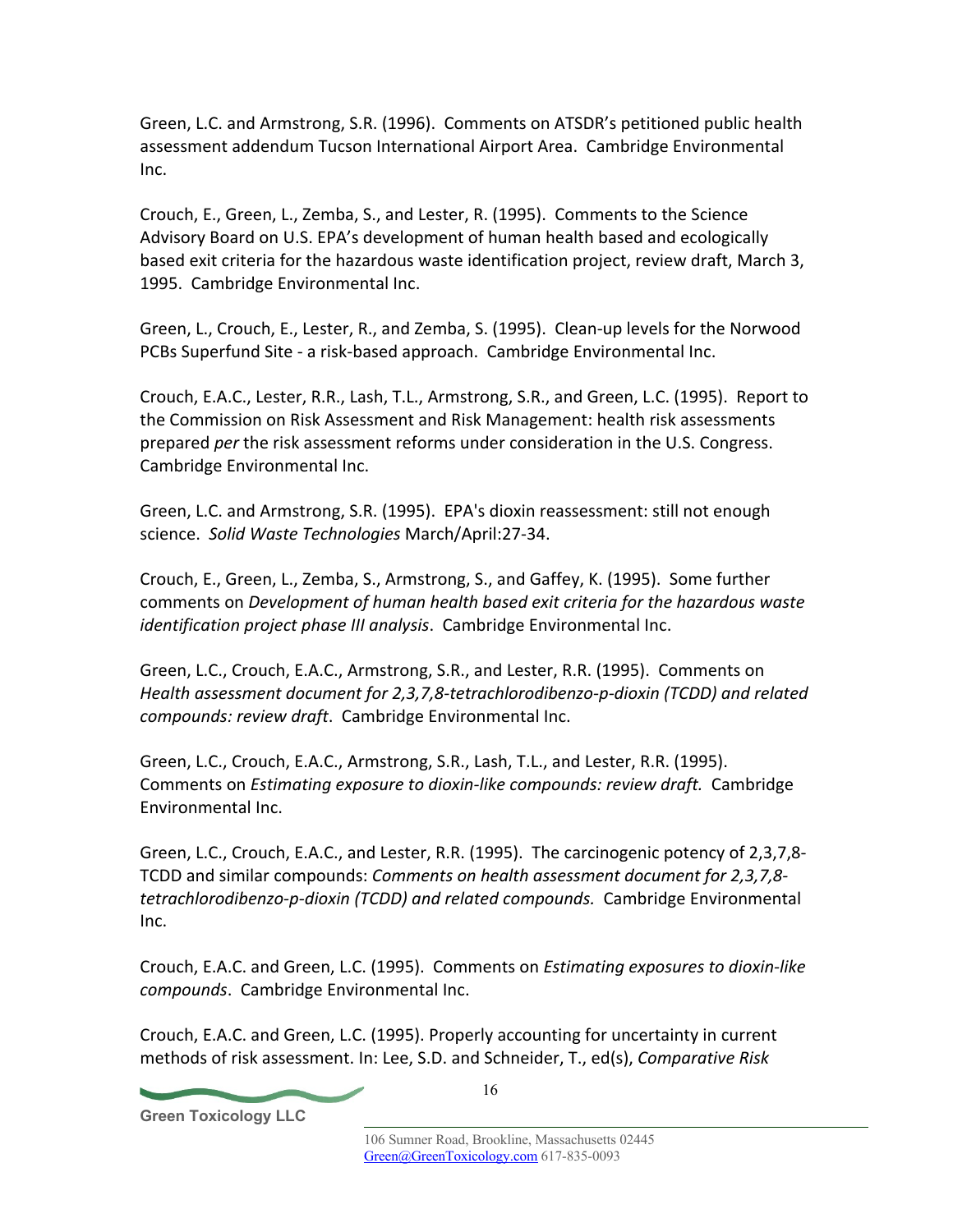*Analysis and Priority Setting for Air Pollution Issues*. Proceedings of the 4th U.S.-Dutch International Symposium, Keystone, Co. Pittsburgh, PA: Air & Waste Management Association.

Green, L.C., Crouch, E.A.C., and Lester, R.R. (1995). The carcinogenic potencies of 2,3,7,8-tetrachlorodibenzo-p-dioxin: letting the data speak for themselves. In *Solid Waste Management: Thermal Treatment & Waste-to-Energy Technologies, Proceedings of an International Specialty Conference*, p. 251-261.

Crouch, E.A.C., Green, L.G., Zemba, S.G., Luis, S.J., Perkins, K.K., and Lash, T. (1994). Comments on *Addendum to the methodology for assessing health risks associated with indirect exposure to combustor emissions.* Cambridge Environmental Inc.

Zemba, S.G., Perkins, K.K., Armstrong, S.R., Crouch, E.A.C., Lester, R.R., and Green, L.C. (1994). A health risk assessment for the Capital District integrated solid waste management facility. Cambridge Environmental Inc.

Zemba, S.G., Perkins, K.K., Lash, T.L., and Green, L.C. (1994). A preliminary health risk assessment for the NEPERA Incinerator, Harriman, NY. Cambridge Environmental Inc.

Crouch, E.A.C., Green, L.C, Zemba, S.G., Luis, S.J., Perkins, K.K., and Lash, T. L. (1994). Probabilistic risk assessment of combustor stack emissions. Cambridge Environmental Inc.

Crouch, E., Green, L., Zemba, S., Armstrong, S., Perkins, K., and Burmaster, D. (1994). Some initial comments on *Development of human health based exit criteria for the hazardous waste identification project phase III analysis*. Cambridge Environmental Inc.

Armstrong, S.R., Crouch, E.A.C., and Green, L.C. (1994). Comments on claims of health effects and risk assessments in *Rights violations in Ecuador: human consequences of oil development in the Oriente*. Cambridge Environmental Inc.

Zemba, S.G., Lash, T.L., and Green, L.C. (1993). A health risk assessment of the Recycle Energy System (RES) Facility in Akron, OH. Cambridge Environmental Inc.

Green, L.C., Armstrong, S.R., Crouch, E.A.C., Lash, T.L., Luis, S.J., Perkins, K.K., and Zemba, S.G. (1993). Protocol for a multi-pathway risk assessment for the WTI Facility in East Liverpool, OH. Cambridge Environmental Inc.

Zemba, S.G., Crouch, E.A.C., and Green, L.C. (1993). An integrated approach to meeting risk-based cleanup goals at a lead-contaminated site. Proceedings of the 86th Annual Meeting of the Air & Waste Management Association, Denver, CO, June 13–18.

**Green Toxicology LLC**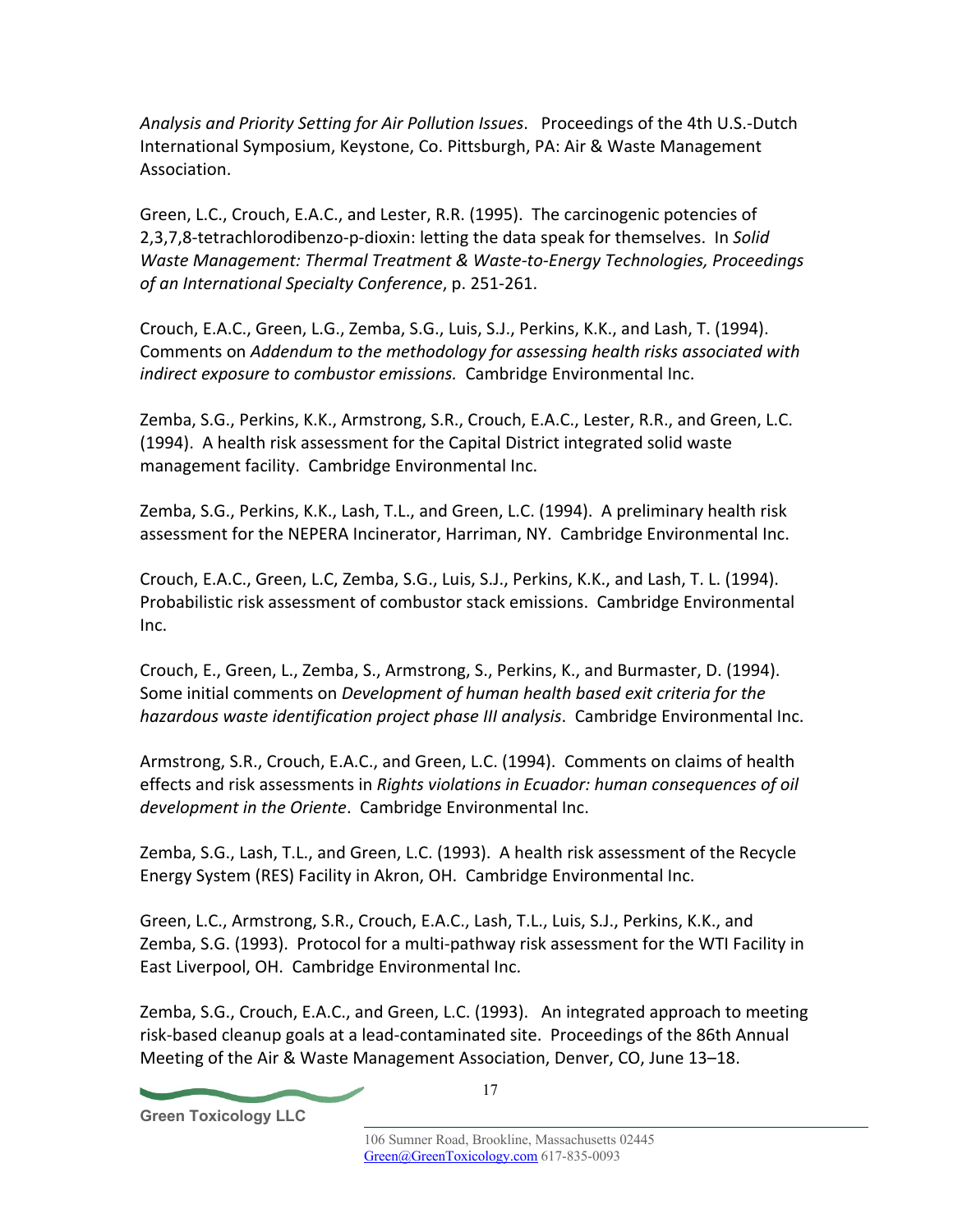Green, L.C., Crouch, E.A.C., Zemba, S.G., Perkins, K.K., and Armstrong, S.R. (1993). Comments on *Estimating exposure to dioxin-like compounds: review draft.* Cambridge Environmental Inc.

Lash, T.L. and Green, L.C. (1993). Blink reflex measurement of effects of trichloroethylene exposure on the trigeminal nerve. Letter to the Editor. *Muscle and Nerve*, February, pp. 217-219.

Green, L.C., Crouch, E.A.C., Zemba, S.G., and Parsons, A.P. (1992). Estimating exposures to dioxin-like compounds. Letter to Editor. *Municipal Solid Waste News 14(11)*:13-14.

Crouch, E.A.C., Green, L.C., Jaffe, D., Lash, T.L., Luis, S.J., and Pilkington, M.B.G. (1992). Interim report on an assessment of risks to health potentially associated with exposure to Oil 55 that may leak from a Myers submersible pump in a water well. Cambridge Environmental Inc.

Green, L.C., Waldman, R.H., and Golan, D.E. (1992). Comment on the interpretation of lymphocyte phenotyping. *Cancer Immunol Immunother 35*:218-220.

Zemba, S.G., Pilkington, M.B.G., Crouch, E.A.C., Armstrong, S.R., Jaffe, D.J., Lash, T.L., and Green, L.C. (1992). A health risk assessment of the waste-to-energy plant proposed for Green Island, NY. Cambridge Environmental Inc.

Zemba, S.G. and Green, L.C. (1992). Perspectives on mercury. *Solid Waste and Power 6(3)*:38-44.

Crouch, E.A.C., Zemba, S.G., Pilkington, M., Jaffe, D., and Green, L.C. (1992). Comments on *Hazardous Waste Management System: identification and list of hazardous waste; proposed rule 57 FR 21450*. Cambridge Environmental Inc.

Armstrong, S.R., Zemba, S.Z., Crouch, E.A.C., and Green, L.G. (1992). Health evaluation of the Halifax municipal landfill. Cambridge Environmental Inc.

Armstrong, S.R., Green, L.C., and Lash, T.L. (1992). Comments on the ATSDR's November 8, 1991 Draft health assessment for the Groton/Gratuity Road site. Cambridge Environmental Inc.

DeVoto, E., Green, L.C., Hirschfield, D.J., Lash, T.L., and Zemba, S.G. (1991). A qualitative assessment of potential health effects associated with airborne emissions from the proposed waste-to-energy facility in Lisbon, CT. Cambridge Environmental Inc.

**Green Toxicology LLC**

18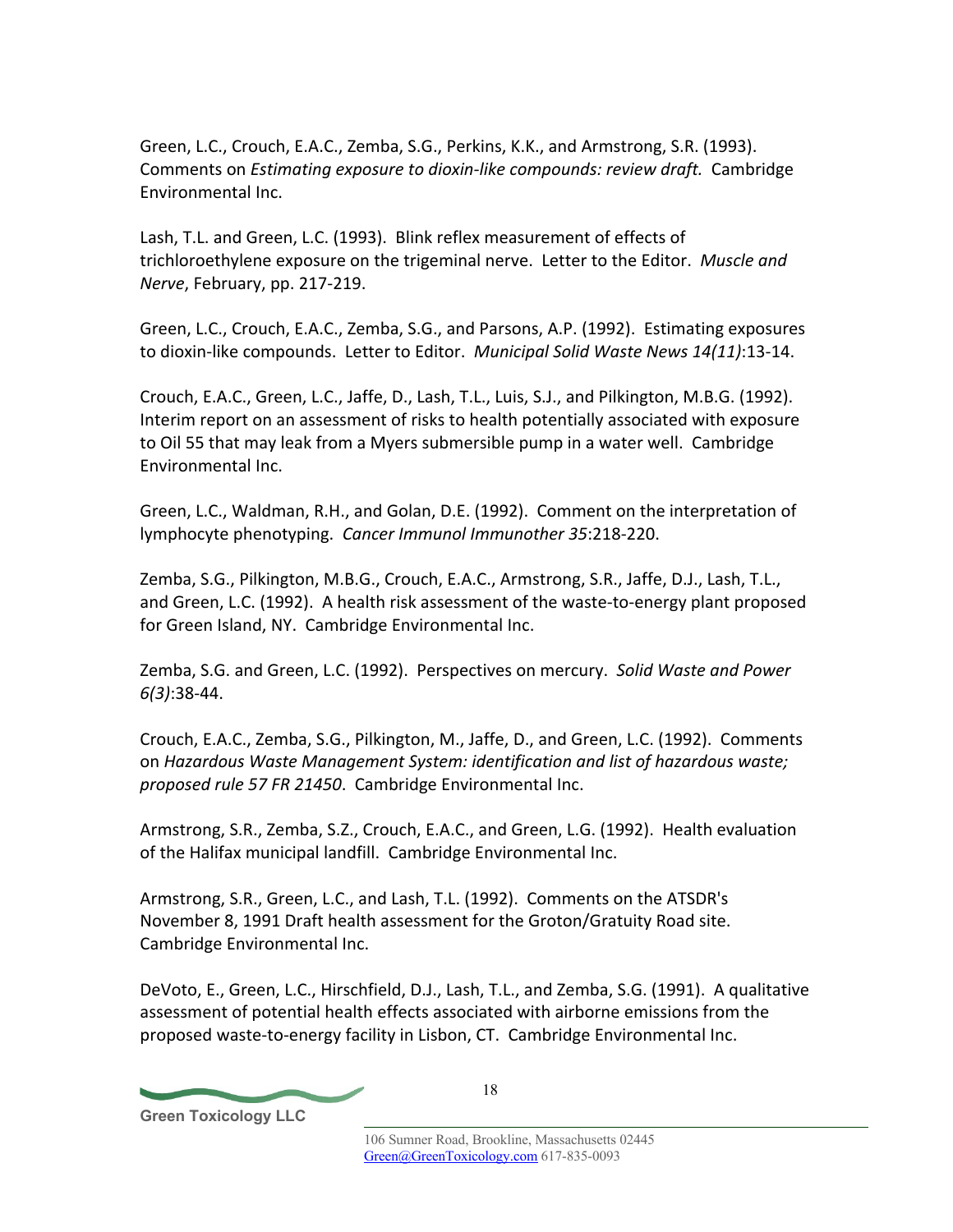Crouch, E.A.C., DeVoto, E., Green, L.C., and Zemba, S.G. (1991). Phase II risk characterization for the USM site, Beverly, MA. Cambridge Environmental Inc.

Armstrong, S.R., Green, L.C., and Zemba, S.G. (1991). Waste-to-energy: Health and environmental issues. Cambridge Environmental Inc.

Armstrong, S.R., Crouch, E.A.C., DeVoto, E., Green, L.C., and Lash, T.L. (1990). Comments on the ATSDR's draft health assessment guidance manual. Cambridge Environmental Inc.

Zemba, S.G., Crouch, E.A.C., DeVoto, E., Green, L.C., and Pilkington, M.B.G. (1990). Phase II risk characterization for Chelsea Tank Farm, Chelsea, MA. Cambridge Environmental Inc.

Croy, R.G. and Green. L.C. (1990). Analysis of health hazards from soils containing vanadium. Cambridge Environmental Inc.

Crouch, E.A.C., DeVoto, E., Green, L.C., and Zemba, S.G. (1990). A health risk assessment of the proposed East Bridgewater integrated waste-disposal system. Cambridge Environmental Inc.

Crouch, E.A.C., Green, L.C., and Zemba, S.G. (1990). Estimation of health risk from landfill gas emission. Proceedings of the GRCDA 13th Annual International Landfill Gas Symposium, Lincolnshire, IL., p. 87–94.

Crouch, E.A.C., DeVoto, E., Green, L.C., and Kaden, D.A. (1989). Comments on U.S. EPA's proposed national emission standards for hazardous air pollutants — benzene waste operations. Cambridge Environmental Inc.

Crouch, E.A.C., Kaden, D.A., Green, L.C., and Lash, T.L. (1989). Addenda to health risk assessment for the W.R. Grace & Co. Property, Cambridge, MA. Cambridge Environmental Inc.

Crouch, E.A.C., Green, L.C., and Kaden, D.A. (1989). Health risk assessment for proposed waste-to-energy facility, Orange County, FL. Environmental Health and Toxicology Group, Meta Systems Inc.

Crouch, E.A.C., Green, L.C., and Lash, T.L. (1989). Assessment of health risks due to perchloroethylene contamination of groundwater beneath Shaw's Supermarket property, West Street, Brockton, MA. Environmental Health and Toxicology Group, Meta Systems Inc.

**Green Toxicology LLC**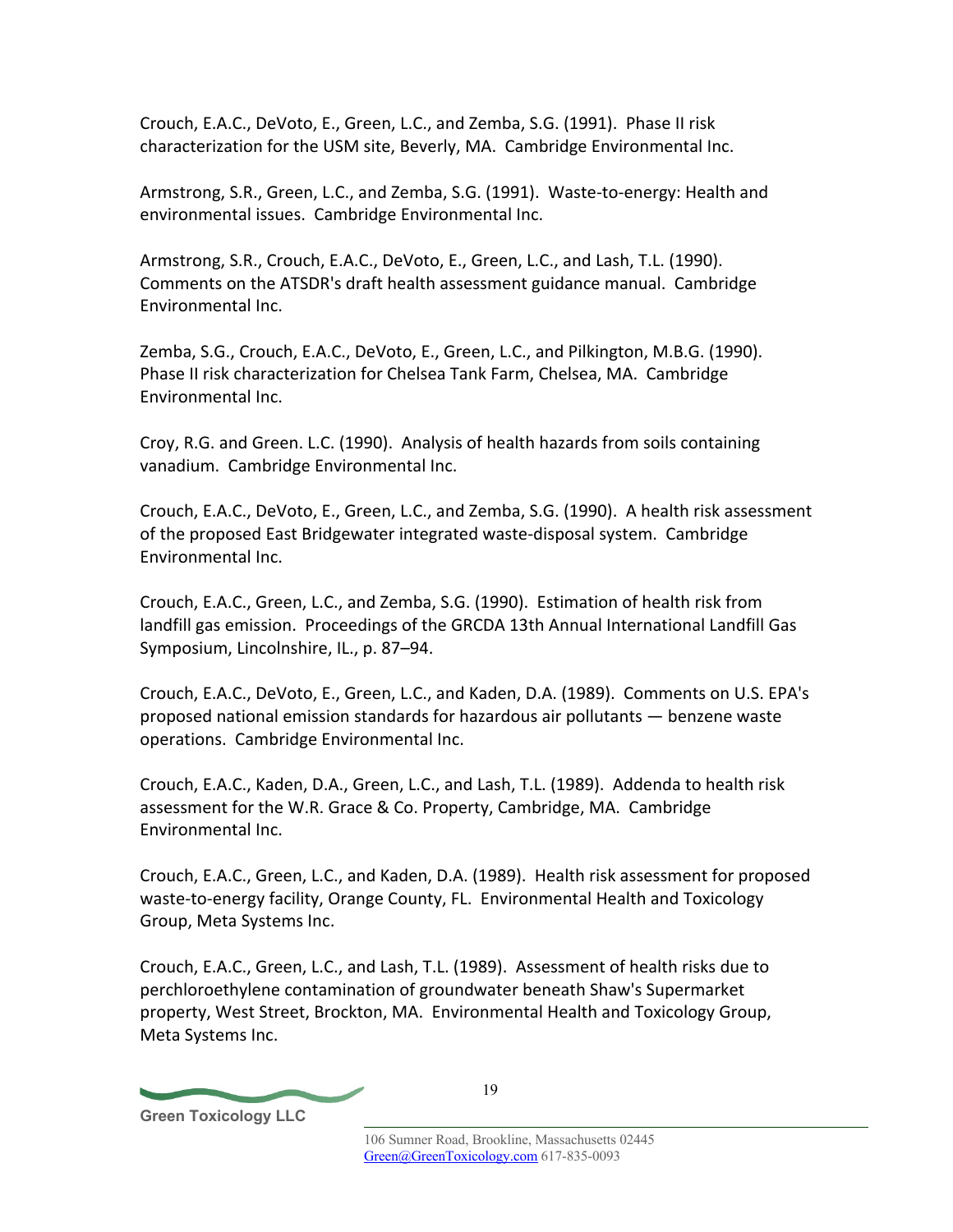Baer, S.N., Crouch, E.A.C., Green, L.C., and Lash, T.L. (1989). Health risk characterization, 211 Central Street, Norwood, MA. Environmental Health and Toxicology Group, Meta Systems Inc.

Green, L.C. and Lash, T.L. (1989). Response to the NCTR technical report for experiment number 338: Bioassay of Gentian Violet in fischer 344 rats. Environmental Health and Toxicology Group, Meta Systems Inc.

Green, L.C. and Lash, T.L. (1989). Response to the NCTR technical report for experiment number 304: B6C3F1 mouse bioassay of Gentian Violet. Environmental Health and Toxicology Group, Meta Systems Inc.

Crouch, E.A.C., Green, L.C., and Lash, T.L. (1989). Comments on feasibility studies as proposed in the national contingency plan. Environmental Health and Toxicology Group, Meta Systems Inc.

Crouch, E.A.C., Kaden, D.A., Green, L.C., and Lash, T.L. (1989). Addendum to health risk assessment for Boston Gas Property, 100 Commercial Street, Malden, Massachusetts. Cambridge Environmental Inc.

Crouch, E.A.C., Green, L.C., and Lash, T.L. (1989). Comments on EPA's proposed revisions to the hazard ranking system. Environmental Health and Toxicology Group, Meta Systems Inc.

Crouch, E.A.C. and Green, L.C. (1989). A protocol for estimating ambient air concentrations from area sources for site risk assessment. Environmental Health and Toxicology Group, Meta Systems Inc.

Green, L.C. and Lash, T.L. (1989). Response to the NCTR technical report for experiment number 304: B6C3F1 mouse bioassay of Gentian Violet. Environmental Health and Toxicology Group, Meta Systems Inc.

Green, L.C. and Lash, T.L. (1989). Response to the NCTR technical report for experiment number 338: Bioassay of Gentian Violet in fischer 344 rats. Environmental Health and Toxicology Group, Meta Systems Inc.

Green, L.C. and Lash, T.L. (1989). Response to NCTR technical report nos. 305, 354, and 355: Three generation reproduction and toxicity studies of Gentian Violet in fischer 344 rats. Environmental Health and Toxicology Group, Meta Systems Inc.

Graham, J.D., Green, L.C., and Roberts, M. (1988). *In Search of Safety - Chemicals and Cancer Risk*. Cambridge, MA: Harvard University Press.

**Green Toxicology LLC**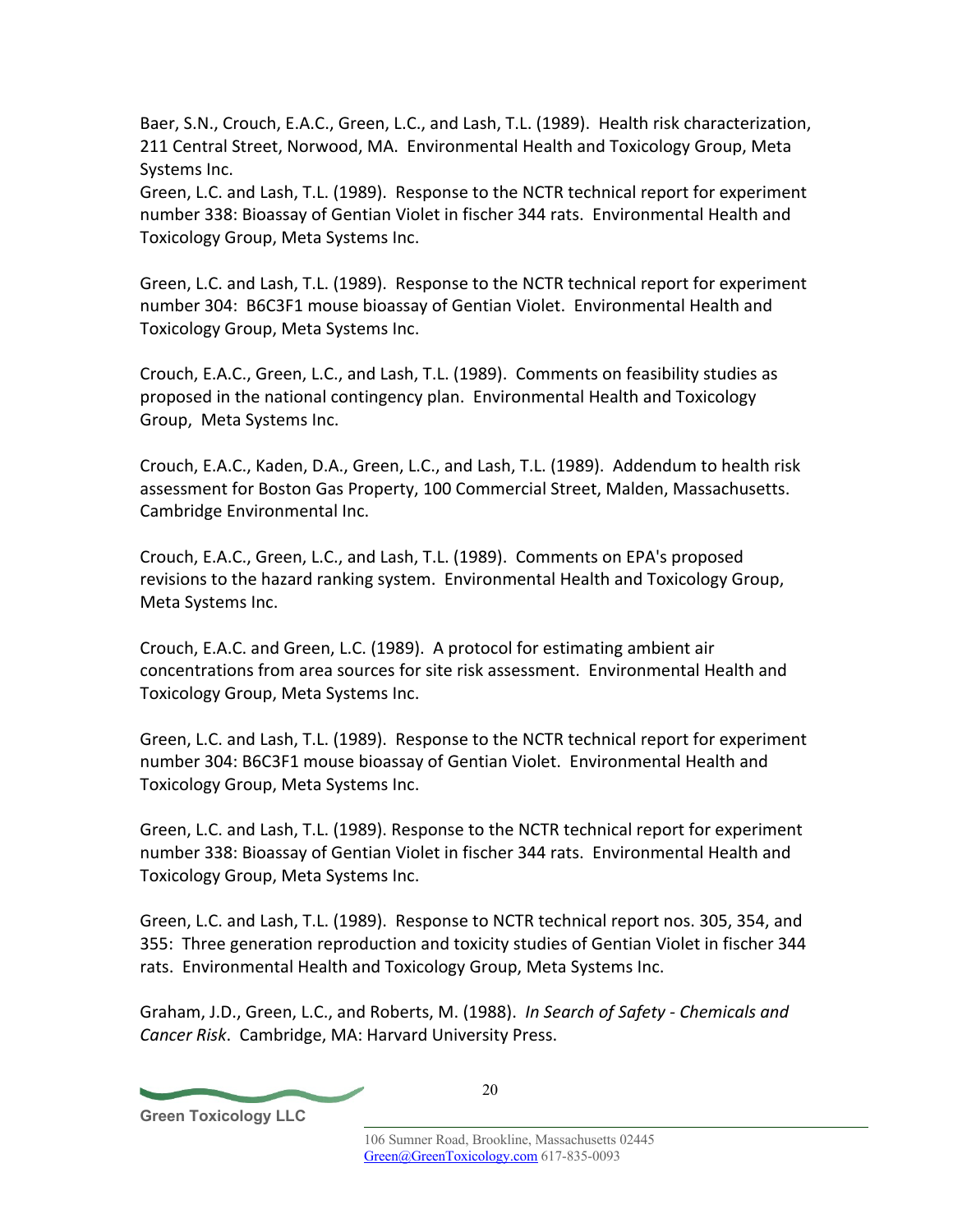Colditz, G.A., Stampfer, M.J., and Green, L.C. (1988). Dietary modifications of lung cancer risk. In: J. Brian, B. Beck, A.J. Warren, and R. Shaikh, eds., *Variations in Susceptibility to Inhaled Pollutants: Identification, Mechanisms, and Policy Implications*. Baltimore, MD: Johns Hopkins University Press.

Crouch, E.A.C., Baer, S.N., Kaden, D.A., and Green, L.C. (1988). Health risk characterization for parcel 3 Cambridge Center. Environmental Health and Toxicology Group, Meta Systems Inc.

Baer, S.N., Crouch, E.A.C., Green, L.C., and Lash, T.L. (1988). Municipal solid waste landfilling: A review of environmental effects. Environmental Health and Toxicology Group, Meta Systems Inc.

Charnley, G., Crouch, E.A.C., Green, L.C., and Lash, T.L. (1988). Comments on the EPA's proposed drinking water regulations, maximum contaminant level goals and national primary drinking water regulations for lead and copper 53 FR 31516. Environmental Health and Toxicology Group, Meta Systems Inc.

Conner, M.W., Crouch, E.A.C., Green, L.C., and Lash, T.L. (1988). An assessment of the safety of grade A shell eggs. Environmental Health and Toxicology Group, Meta Systems Inc.

Green, L.C., Lash, T.L., Mainville, C., and Menzie, C. (1988). Preliminary assessment of the environmental quality surrounding the Saugus RESCO landfill. Environmental Health and Toxicology Group, Meta Systems Inc.

Green, L.C. and Lash, T.L. (1988). Comments on the ATSDR toxicological profile for lead. Environmental Health and Toxicology Group, Meta Systems Inc.

Crouch, E.A.C. and Green, L.C. (1988). Health risk assessment for the W.R. Grace & Company property, Cambridge, MA. Environmental Health and Toxicology Group, Meta Systems Inc.

Green, L.C., Kaden, D.A., Lash, T.L., Tannenbaum, S.R. *et al*. (1988). Comments on the ATSDR toxicological profile for trichloroethylene. Environmental Health and Toxicology Group, Meta Systems Inc.

Green, L.C. and Lash, T.L. (1987). Response to two teratology studies: 1) teratologic evaluation of Gentian Violet in CD rats, 2) teratologic evaluation of Gentian Violet in New Zealand white rabbits. Environmental Health and Toxicology Group, Meta Systems Inc.

**Green Toxicology LLC**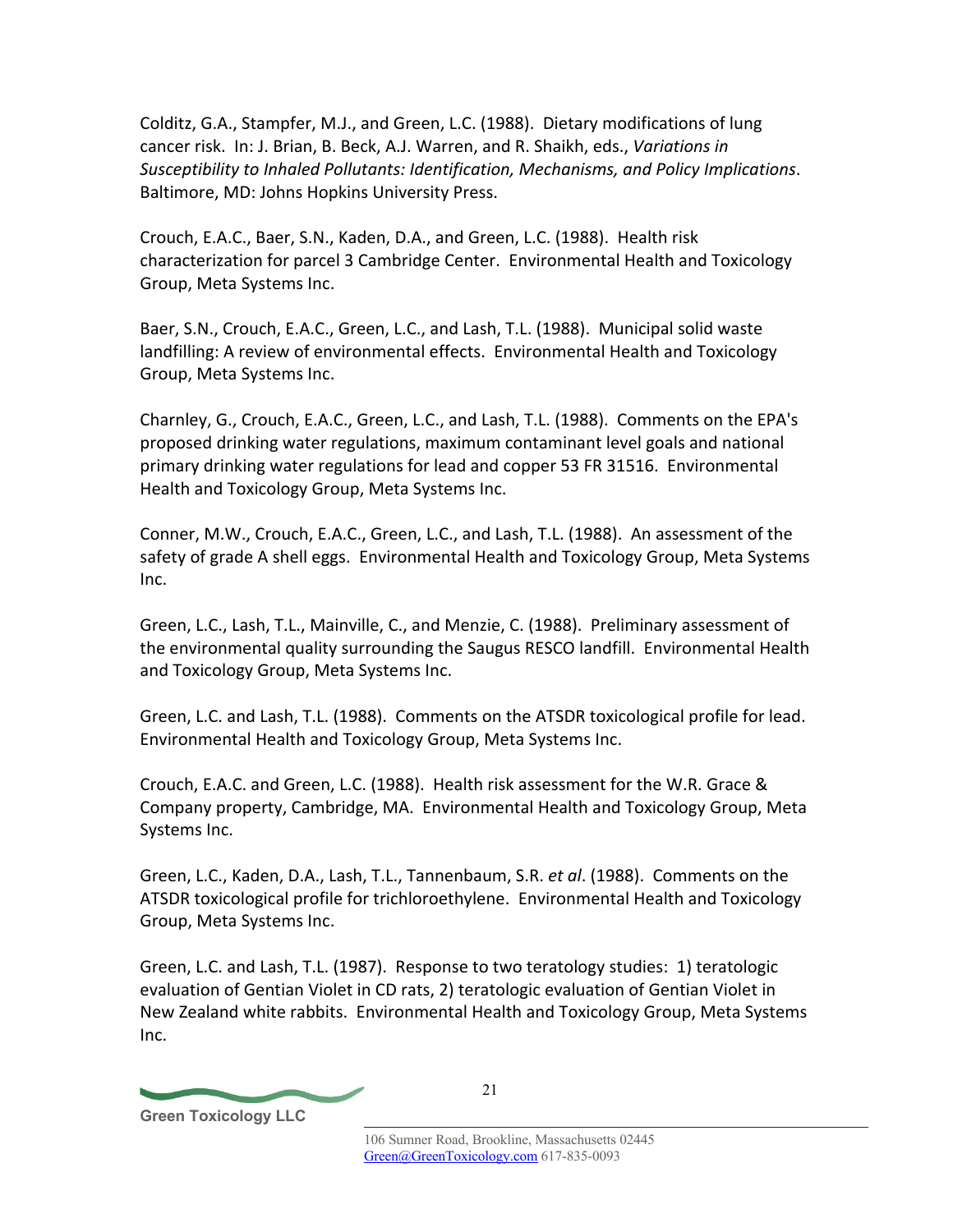Green, L.C. and Lash, T.L. (1987). Response to two 90 day studies: 1) 90 day study of Gentian Violet in B6C3F1 mice, 2) 90 day study of Gentian Violet in Fischer 344 rats. Environmental Health and Toxicology Group, Meta Systems Inc.

Baer, S.N., Crouch, E.A.C., and Green, L.C. (1987). A toxicologic analysis of appleprocessing and related sludges applied to field corn croplands. Environmental Health and Toxicology Group, Meta Systems Inc.

Crouch, E.A.C., Menzie, C., and Green, L.C. (1987). A commentary on the U.S. E.P.A's superfund program: Interim guidance on compliance with applicable or relevant and appropriate requirements. Environmental Health and Toxicology Group, Meta Systems Inc.

Green, L.C., Lash, T.L., and Crouch, E.A.C. (1987). Alternatives for municipal waste disposal. Environmental Health and Toxicology Group, Meta Systems Inc.

Green, L.C. and Baer, S.N. (1987). Assessment of the safety of lead in incinerator ash. Environmental Health and Toxicology Group, Meta Systems Inc.

Crouch, E.A.C. and Green, L.C. (1987). A reevaluation of the public health risk assessment for the proposed Boston Resource Recovery Facility. Environmental Health and Toxicology Group, Meta Systems Inc.

Green, L.C. (1986). A commentary on the 'draft carcinogen policy' issued by the Massachusetts Department of Public Health on August 26, 1986. Environmental Health and Toxicology Group, Meta Systems Inc.

Green, L.C. (1986). Gentian Violet: a review of the scientific evidence. Environmental Health and Toxicology Group, Meta Systems Inc.

Green, L.C., Baer, S.N., Crouch, E.A.C., and Foster, S. (1986). A critique of the Massachusetts Department of Environmental Quality Engineering (DEQE) ambient air guideline for polychlorinated dibenzo-dioxins and furans (PCDDs and PCDFs). Environmental Health and Toxicology Group, Meta Systems Inc.

Green, L.C. (1986). Allergic response to formaldehyde. Environmental Health and Toxicology Group, Meta Systems Inc.

Graham, J.D., Wilcox, M.A., Green, L.C., and Roberts, M.J. (1986). Formaldehyde and cancer risk: an evaluation of governmental risk assessments. Department of Health Policy and Management, Harvard School of Public Health.

**Green Toxicology LLC**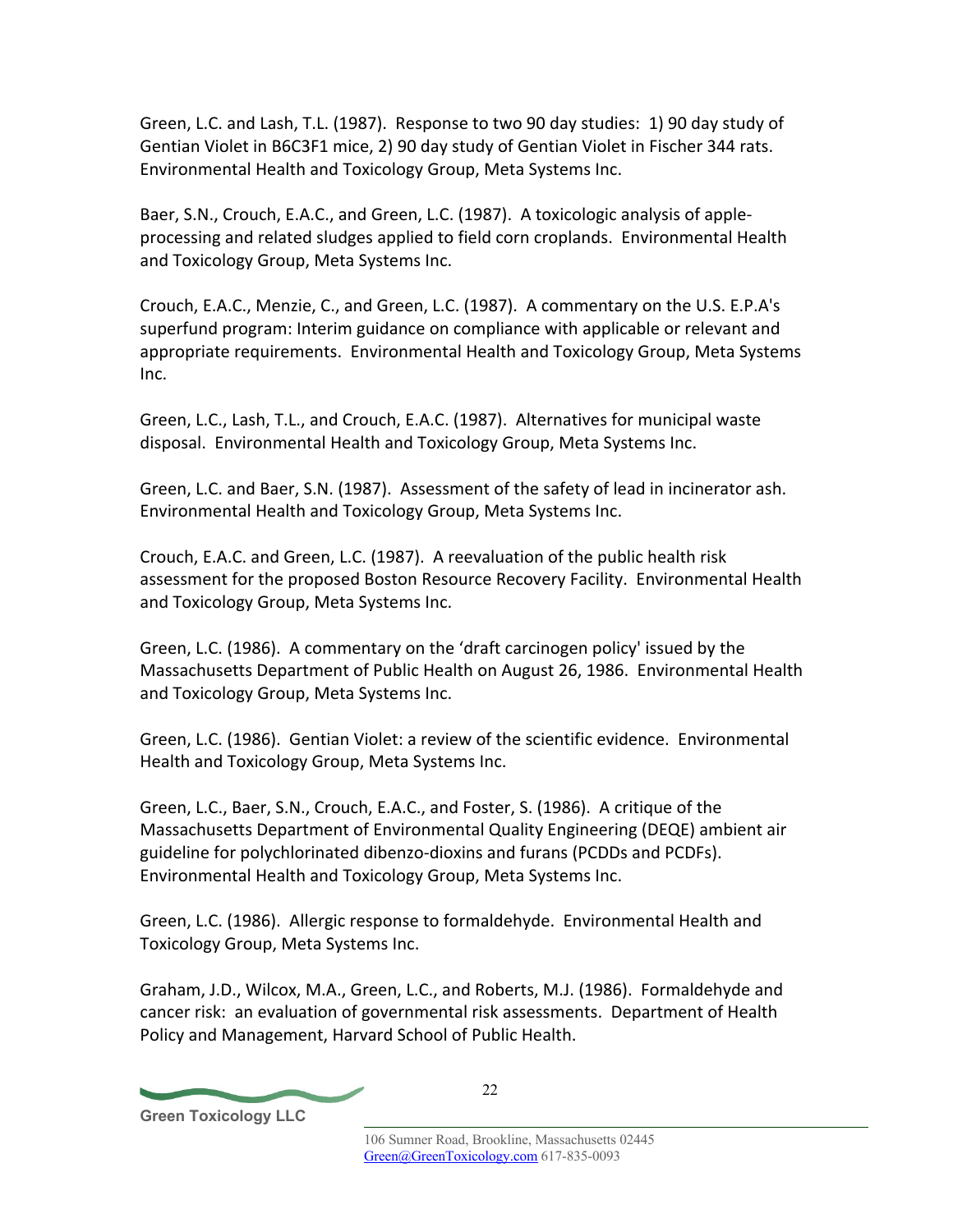Green, L.C. (1986). Carcinogen-DNA adducts: Significance and detection in human tissues with particular emphasis on nitro-substituted pyrenes, Environmental Health and Toxicology Group, Meta Systems Inc.

Skipper, P.L., Green, L.C., Bryant, M.S., and Tannenbaum, S.R. (1984). Monitoring exposure to 4-aminobiphenyl via blood protein adducts. *IARC Scientific Publications 59*:143–150.

Green, L.C., Skipper, P.L., Turesky, R.J., and Tannenbaum, S.R. (1984). In vivo dosimetry of 4-aminobiphenyl via a cysteine adduct in hemoglobin. *Cancer Research 44*:4254- 4259.

Green, L.C. and Tannenbaum, S.R. (1982). Nitrate and nitrite in food. *Nutrition and the M.D. VIII(5)*:1–6.

Green, L.C., Tannenbaum, S.R., and Fox, J.G. (1982). Nitrate in human and canine milk. *New England Journal of Medicine 306*:1367–1368.

Green, L.C., Wagner, D.A., Glogowski, J., Skipper, P.L., Wishnok, J.S., and Tannenbaum, S.R. (1982). Analysis of nitrate, nitrite, and [15N]nitrate in biological fluids. *Anal. Biochem. 126(1)*:131-8.

Green, L.C., Ralt, D., and Tannenbaum, S.R. (1982). Nitrate, nitrite, and N-nitroso Compounds: biochemistry, metabolism, toxicity and carcinogenicity. In: A. Neuberger and T.H. Jukes, eds., *Human Nutrition: Current Issues and Controversies*. Lancaster, England: MTP Press Limited, p. 87–140.

Tannenbaum, S.R. and Green, L.C. (1981). Metabolism of nitrate. In Gastrointestinal Cancer: Endogenous Factors, Banbury Report No. 7, Cold Spring Harbor Laboratory, p. 331–341.

Green, L.C., Ruiz de Luzuriaga, K., Wagner, D.A., Rand, W., Istfan, N., Young, V.R, and Tannenbaum, S.R. (1981). Nitrate biosynthesis in man. *Proceedings of the National Academy of Sciences, USA 87*:7764-7768.

Green, L.C., Tannenbaum, S.R., and Goldman, P. (1981). Nitrate synthesis in the germfree and conventional rat. *Science 212*:56–58.

Green, L.C. (1980). Metabolism of nitrate. *In Proceedings of the Meat Industry Research Conference*. American Meat Institute. Tannenbaum, S.R., Young, V., Green, L. C., and Ruiz de Luzuriaga, K. (1980). Intestinal formation of nitrite and N-nitroso compounds. *IARC Sci. Publ. 31*:2819.

**Green Toxicology LLC**